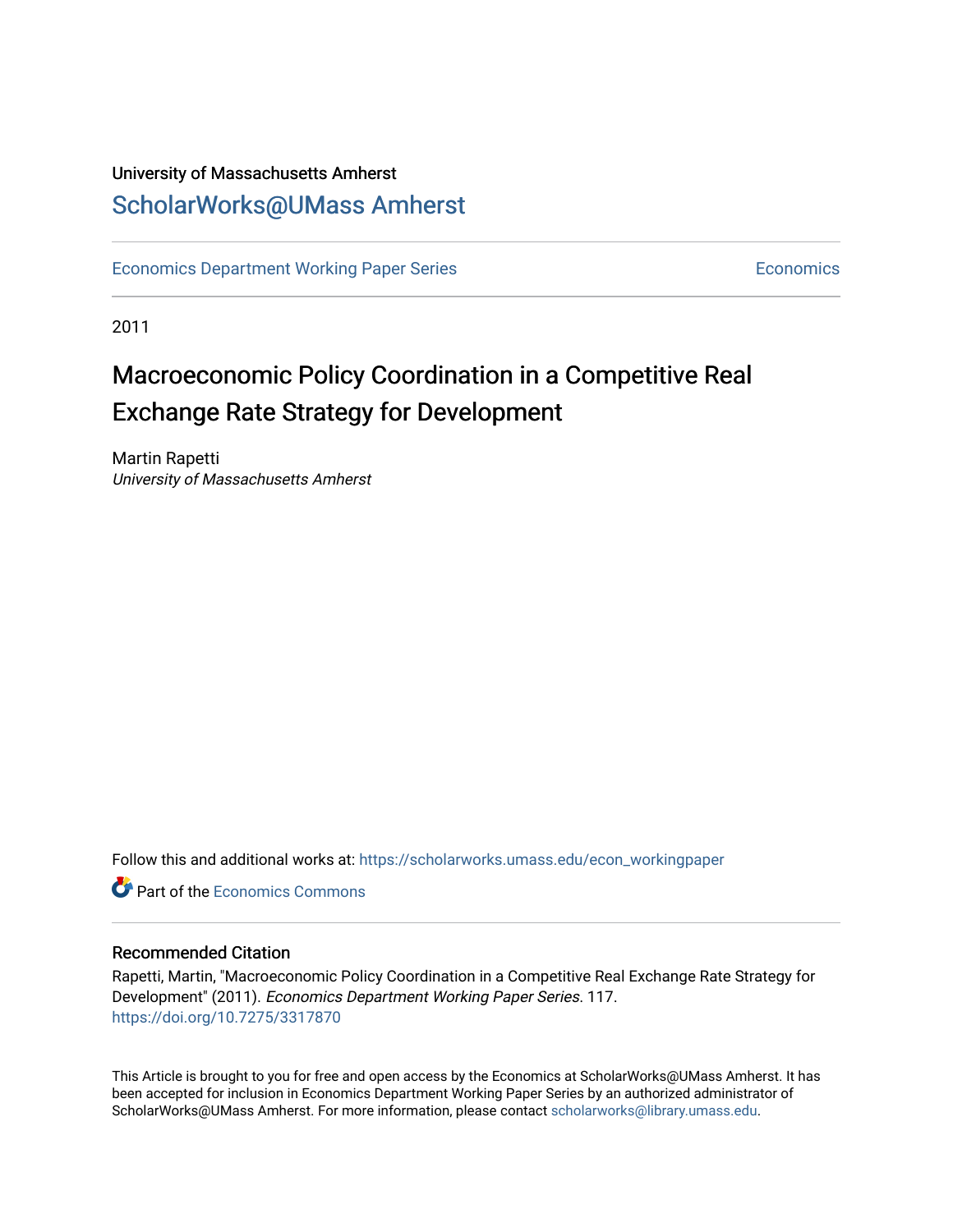# **DEPARTMENT OF ECONOMICS**

## **Working Paper**

## **Macroeconomic Policy Coordination in a Competitive Real Exchange Rate Strategy for Development**

By

Martin Rapetti

Working Paper 2011‐09



## **UNIVERSITY OF MASSACHUSETTS AMHERST**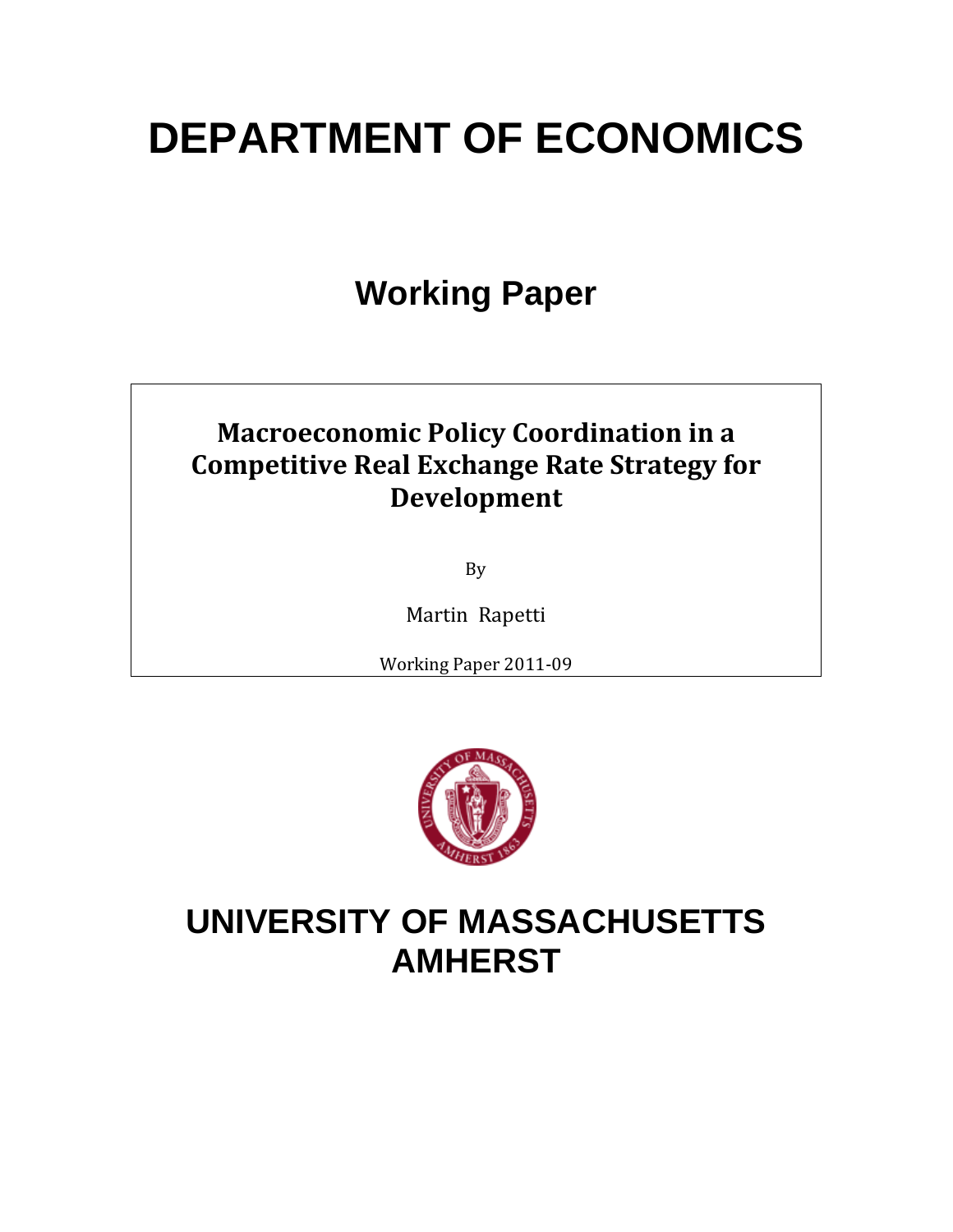### Macroeconomic Policy Coordination in a Competitive Real Exchange Rate Strategy for Development

Martin Rapetti<sup>∗</sup>

#### Abstract

Recent research has documented a positive relationship between real exchange rate (RER) levels and economic growth. The literature has interpreted this correlation as causality running from RER levels to growth rates; i.e., higher, undervalued, more competitive RERs tend to favor growth. Little effort has been made, however, on the analysis of the policy instruments required to implement a successful competitive RER strategy. An exchange rate policy targeting a permanent change in the RER may run into difficulties: it is well documented that nominal and real exchange rate movements are correlated almost one for one in the short run but such co-movement slowly vanishes in the long run. Targeting instead a transitory RER undervaluation can have long-lasting effects on economic performance if RER competitiveness is stable and durable enough to provide incentives for tradable activities to expand. The ability to provide such an environment may be beyond the scope of exchange rate policy. This paper aims to shed light on the complementary policies that facilitate the success of an exchange rate policy that temporarily increases competitiveness. A formal model inspired by Ros and Skott (1998) is developed to analyze these issues. The main conclusion is that an exchange rate depreciation would more likely trigger an acceleration of growth if it is simultaneously implemented with domestic demand management policies that prevent non-tradables price inflation and wage management policies that coordinate wage increases with tradable productivity growth.

<sup>∗</sup>Contact Author: Department of Economics, University of Massachusetts, Amherst, MA 01003; email: mrapetti@econs.umass.edu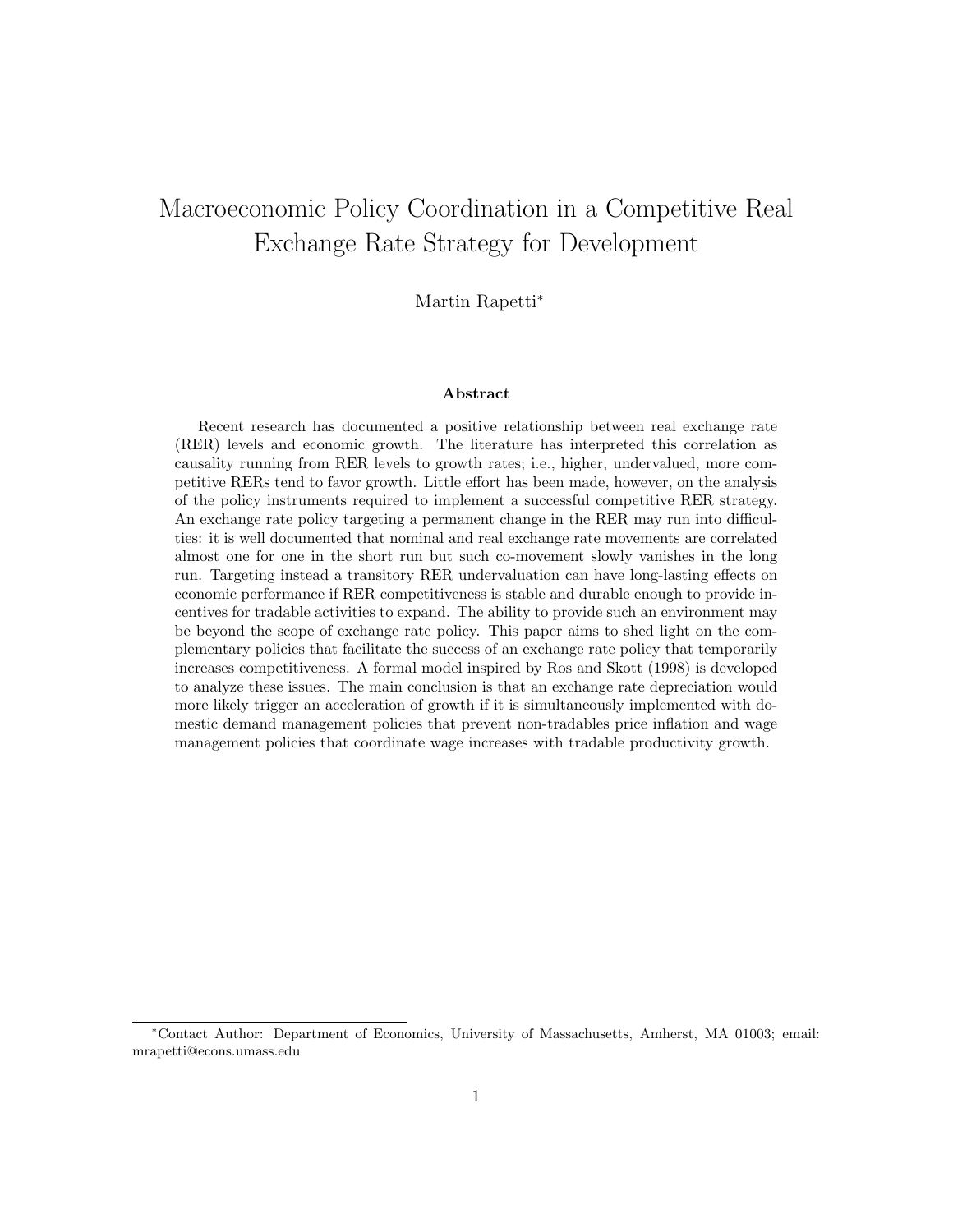#### 1 Introduction

A competitive real exchange rate (RER) provides an environment conducive to economic growth. This has become a popular view among development economists and practitioners supported by a body of recent research which has documented a robust positive relationship between RER levels and economic growth, especially in developing countries.<sup>1</sup> The literature has interpreted this correlation as causality running from RER levels to economic growth -i.e., higher, undervalued, more competitive RERs tend to favor growth- but has shed little light on the mechanisms involved in such a causality.<sup>2</sup> Two main channels have been proposed. First, it has been indicated that competitive RERs may stimulate capital accumulation by relaxing foreign exchange (FX) constraints in countries in which capital goods are mainly imported.<sup>3</sup> In developing countries with substantial open or hidden unemployment, the argument goes, growth can be accelerated with policies that mobilize unemployed resources. However, the acceleration of growth and capital accumulation have an impact on the balance of payments, especially if the dependence on imported capital goods is high. In such conditions, a competitive RER would help relax foreign exchange bottlenecks that otherwise could restrain the development process. This argument highlights the notion that developing countries are capital goods importers and that current account deficits tend to adjust mostly through slower growth (i.e., quantities) than via endogenous RER depreciation (i.e., prices). A second explanation suggests that competitive RERs enhance growth by fostering productivity growth in the tradable sector. Following a long tradition in the dual economy and export-led growth literature, this view sees tradable sector as mostly comprised by "modern" manufactures and therefore "special" in the sense that it is the locus where increasing returns to scale in the form of technological spillovers and learning by doing externalities are more prevalent.<sup>4</sup> Importantly, both channels share the notion that the relationship between RER undervaluation and economic growth is intermediated by the expansion of the tradable sector. In the first channel, the expansion of tradable activities increases the production of exportables and import substitutes, augmenting the capacity to import capital goods and thus accelerating capital accumulation and economic growth. In the second, the expansion of the tradable sector accelerates growth due to the exploitation of increasing returns. Research has not yielded a clear answer regarding the relative importance of each channel, but both channels underscore that development and structural change are tradable-led.

If a competitive RER promotes development by helping tradable sector expand then an important question regards the policies that deliver such a relative price configuration. Exchange rate policy is a priori a natural candidate. A casual inspection at central banks' behavior in developing countries shows that they actively intervene in the FX market. This occurs not only in countries that adopt fixed or semi-fixed exchange rate regimes but also in those that formally implement floating regimes (Calvo and Reinhart, 2002). Moreover, in many cases

<sup>1</sup>See, among others, Razin and Collins (1999), Hausmann et al. (2005), Aguirre and Calderon (2005), Prasad et al. (2007), Gala (2008), Rodrik (2008) and Rapetti et al. (2011).

<sup>&</sup>lt;sup>2</sup>I follow the definition of nominal exchange rate as the domestic price of a foreign currency. Consequently, a higher RER implies a more competitive, depreciated or undervalued domestic currency in real terms.

 ${}^{3}$ See Porcile and Lima (2009) and Razmi et al. (2011).

<sup>4</sup>See Rodrik (2008 and 2010) and Korinek and Serven (2010).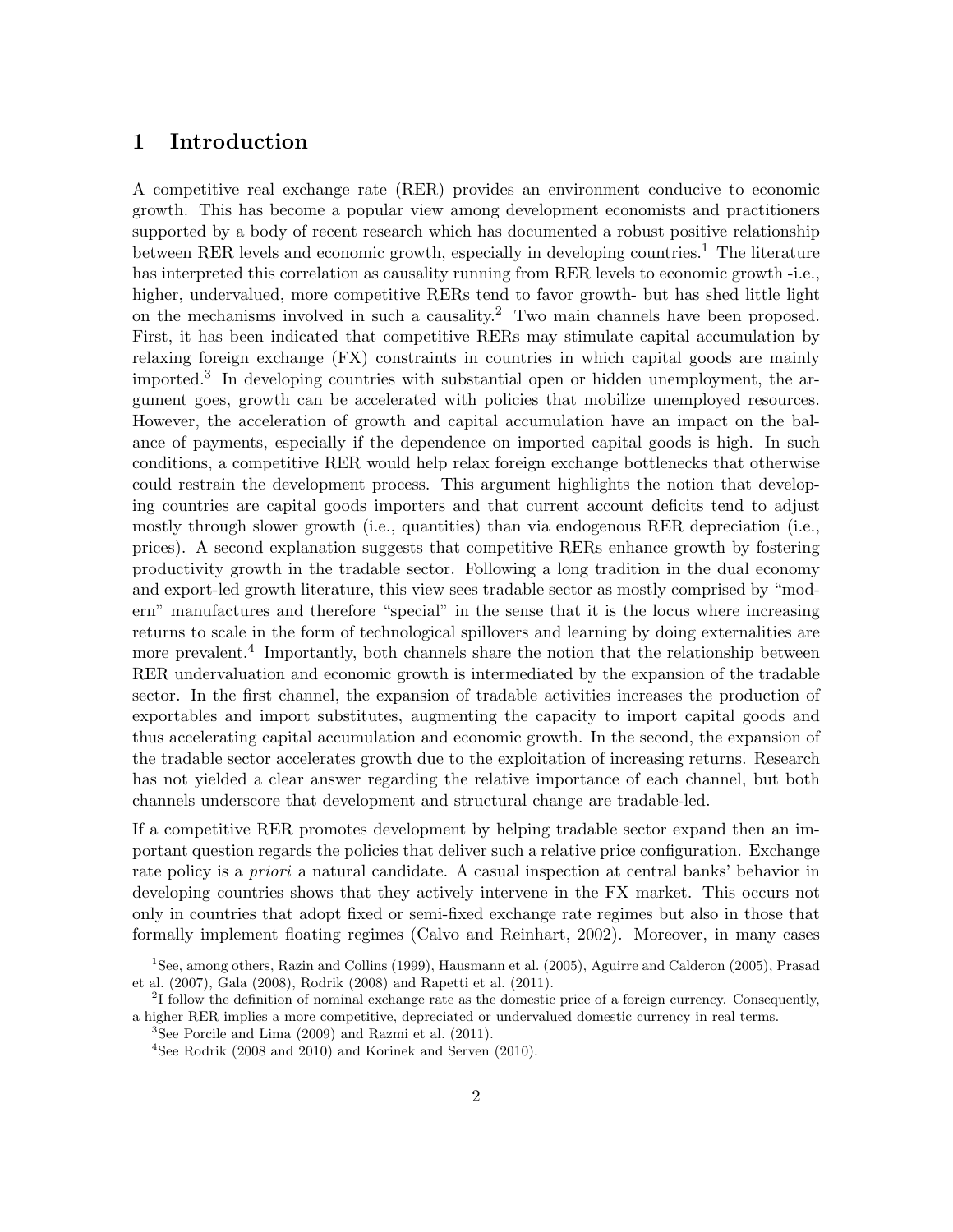floating cum FX intervention policies have actively been oriented to prevent RER appreciation or to preserve undervalued RER levels (Levy-Yeyati and Sturzenegger, 2009). Thus, exchange rate policy can be and is used to target competitive RERs. However, it is also known that its efficacy evaporates over time. It is well documented in the empirical literature on RER behavior that nominal and real exchange rate movements are correlated almost one for one in the short run, but such correlation gradually vanishes over time (Taylor and Taylor, 2004).

Even if exchange rate policy cannot induce permanent changes in the RER, it can still be useful. The idea that short and medium-run nominal shocks can have permanent effects on economic performance is well-established in macroeconomics. Consequently, exchange rate policy having a temporary effect on the level of the RER may have long-lasting effects on the economy. In fact, this argument has already been formalized. For instance, inspired in the British experience with Mrs. Thatcher's tight monetary policy during the early 1980s, Krugman (1987) developed a trade model showing how a transitory RER overvaluation can lead to a permanent contraction of the tradable sector. Similarly, Ros and Skott (1998) built a dual economy model to characterize the experiences of de-industrialization in Latin America during the 1990s after the implementation of trade liberalization and RER overvaluation policies. A key element in both models is the existence of dynamic increasing returns in the tradable sector due to learning by doing. Given this assumption, a transitory RER overvaluation can erode tradable profitability permanently if during the transitory period those tradable firms displaced by foreign competition worsen their ability at manufacturing goods significantly. Once the RER reverts to its long-run equilibrium level, these firms will have experienced a substantial productivity loss which makes them unable to compete internationally. The result is a permanent contraction of the tradable sector. These models focused on the case of overvaluation, but the mechanism can easily be reversed to the opposite case: a transitory RER undervaluation that leads to a substantial increase in tradable productivity, turns the sector profitable at the equilibrium RER level and thus stimulates its expansion.

The fact that a transitory RER undervaluation can expand tradable production and accelerate economic growth, however, does not imply that exchange rate policy is all that is required in a competitive RER strategy. The essence of such a strategy is to increase tradable profitability and thus provide incentives for the expansion of this sector. Thus, a RER undervaluation although transitory- needs to be stable and durable enough to provide such incentives. Several factors influence tradable profitability, but a very important one is the set of relative prices between tradable goods and the inputs for their production; i.e., non-tradable goods and labor. The ability to provide a constellation of relative prices that stimulates tradable production may be beyond the scope of exchange rate policy. While this policy has a tight control over the absolute price of tradables, it does not directly determine their price relative to non-tradables and labor. To simultaneously influence the determination of non-tradable prices and wages other policies targeting these prices might be needed. As a result, a development strategy that intends to stimulate tradable production by generating relative price incentives may require a coordination of several policies; in particular, exchange rate policy targeting the price of tradables, domestic demand management policies influencing the evolution of non-tradable prices and wage management policies affecting the behavior of wages.

The aim of this paper is to analyze how such policies need to be coordinated. The paper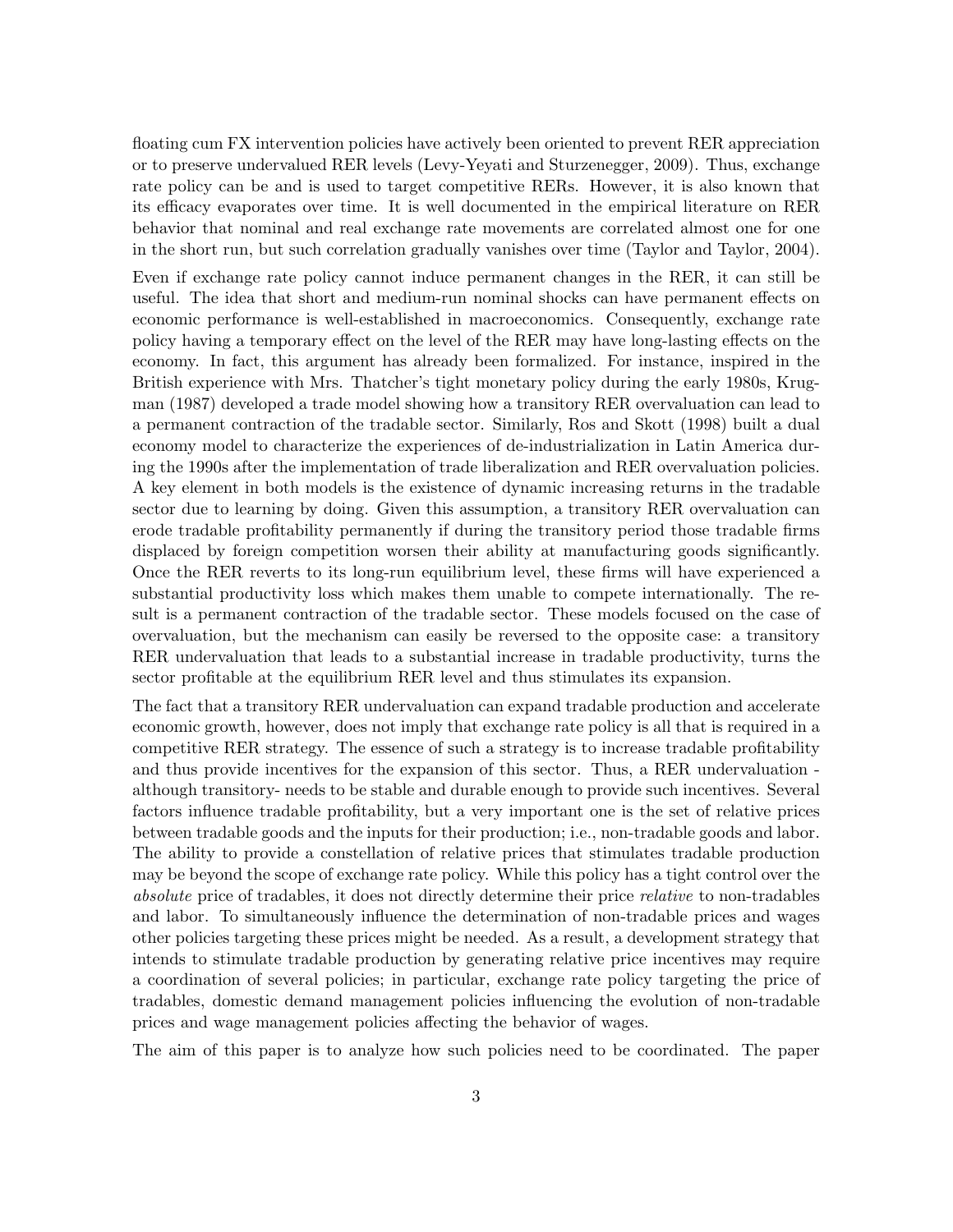falls in five sections. After this introduction, the next section describes the essence of the argument. Section 3 turns these ideas into a formal model. The framework makes the case that exchange policy itself may not be enough to induce economic development and structural change. Section 4 explores how the use of complementary policies might help exchange rate policy to achieve that goal. Section 5 offers some concluding remarks.

#### 2 Motivation

The main goal of a competitive RER strategy for development is to promote the expansion of the tradable sector via price incentives. The incentives may not be permanent but the bet is that tradable firms will accumulate capital, technology and knowledge, which would turn them productive enough to face international competition and to sustain the accumulation process once the price incentive has disappeared. Thus, when a government carries a competitive RER strategy, it is running a race against time: tradable productivity has to grow enough before the transitory price incentive vanishes.

Governments may intervene in two fronts. One is to implement policies that complement and strengthen the incentives generated by the RER undervaluation. These includes sectoral policies such as subsidized credits, tax exceptions, direct subsidies, infrastructure building and other conventional industrial and trade policies. The other alternative is to conduct policies aiming to preserve the RER undervaluation incentive as much as possible. This would imply the coordination of exchange rate policy with fiscal, monetary and incomes policies in an attempt to moderate the rise of non-tradable prices and wages, which are key costs of production affecting tradable profitability. The first set of policies played a significant role in most successful development experiences (Rodrik, 1995). However, since the 1980s they gradually lost mainstream appeal as the critics pointed to information problems, rentseeking and government failures. Their use has also been threatened by WTO regulations. Policies targeting the RER appear to be more market-friendly and are rarely penalized -at least in current conditions- by international trade and financial agreements. Although recent successful experiences of development appear to have relied on both strategies, targeting the RER seems to be more popular in present times. Without implying any judgment, the paper focuses on them and does not discuss the role of trade and industrial policies.

A devaluation targeting a competitive RER raises tradable sector profitability but also switches the demand for non-tradable goods against tradable goods. In a small open developing economy, with substantial unemployment and underemployment, tradable production will expand due to the undervaluation incentive, and non-tradable output will also increase due to the rise of demand generated by the positive income and substitution effects. Thus, an exchange rate policy targeting a competitive RER is likely to have a positive impact on economic activity in the short run.<sup>5</sup>

In the medium run, if investment is sensitive to profitability, the competitive RER generates

 ${}^5A$  devaluation can certainly have contractionary effects in the short-run (Frankel, 2005). In the case they exist, once digested, the expansive effects described above are assumed to prevail.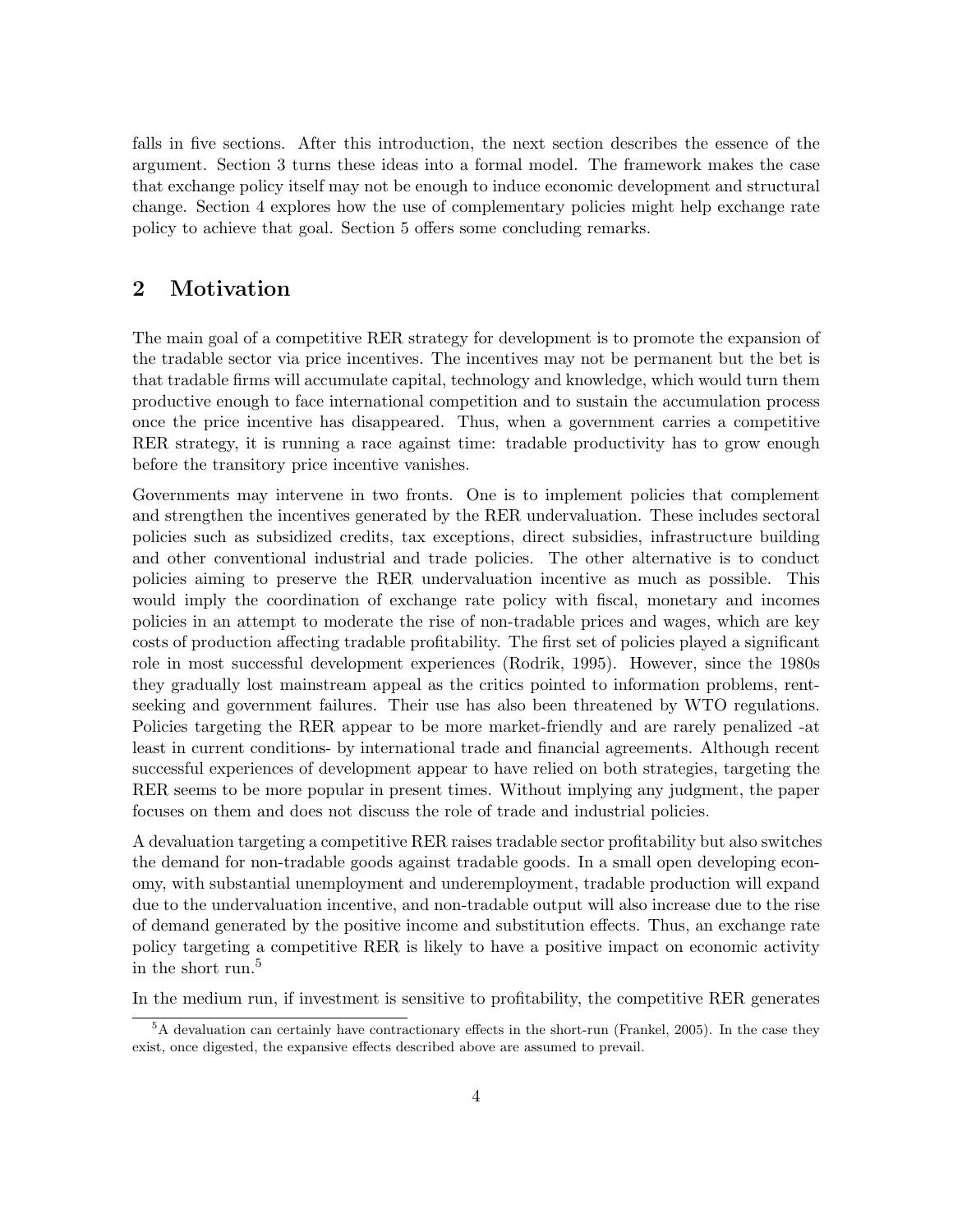incentives for capital accumulation in the tradable sector and accelerates economic growth.<sup>6</sup> The sustainability of this process depends on how the constellation of relative prices affecting tradable profitability evolves as the economy grows. To think about this, it is convenient to assume that the government performs a one-time devaluation to achieve a competitive RER and then keeps the nominal exchange rate fixed. In such scenario, if the economy is open to trade, it is not unreasonable to assume that tradable prices would remain relatively stable over time according to the law of price.<sup>7</sup> All the action would then rest on the evolution of non-tradable prices and nominal wages.

Non-tradable prices are determined by domestic market conditions. Since the analysis focuses on a medium run process, it may be reasonable to think of a situation in which productivity growth in the non-tradable sector is negligible, making supply conditions depend exclusively on the availability of labor, a key input of production.<sup>8</sup> In a developing economy, it seems reasonable to assume that the supply of non-tradable goods is quite elastic at the beginning of the development process due to the existence of substantial unemployment and underemployment. The degree of elasticity would critically depend on how scarce labor is. It is likely to observe a substantially more elastic supply of non-tradables in a low income country (e.g. China) than in a middle income country (e.g. Argentina).

Demand for non-tradables, on the other hand, depends on income and the relative price between tradables and non-tradables. If a competitive RER accelerates economic growth, the demand for non-tradables would also grow fast. Besides this income effect, it would be additionally stimulated by the substitution effect caused by the change in relative prices. It is important to notice that the pace of its growth could be influenced by the government, because it mostly spends on non-tradable goods and also can affect private demand via different policies.

Given these expected behaviors of demand and supply, as the economy grows there would be a tendency towards non-tradable price increases; i.e., towards RER appreciation.<sup>9</sup> The precise pace that this tendency towards RER appreciation takes would depend on the elasticity of supply and the way the government influences the evolution of the demand for non-tradables. In countries where surplus labor is less abundant and price adjustments are more prevalent,

<sup>6</sup> Investment is mostly dominated by expected profitability, although actual profitability may also play a relevant role when firms face credit constraints. Expectations about the future are thus crucial for investment decisions. The view I adopt about the way agents form expectations is rather "behavioralist". Future is by its own nature unknown. On the other hand, agents face costs at gathering information and have limited cognitive abilities to process the information at their dispose. In such a context, past and present conditions could be reasonable guides to form expectations about the future. Thus, if the undervaluation incentive has been stable and lasted long enough, it would likely induce tradable firms to invest.

<sup>&</sup>lt;sup>7</sup>Although empirical literature has systematically documented the violation of this "law" for non-commodity tradable goods (Goldberg and Knetter, 1997), the assumption still seems reasonable as a stylized first approximation.

<sup>8</sup>Certainly, labor is not the only input influencing supply conditions of non-tradables. Infrastructure, energy and land may be other relevant factors. For simplicity, I will ignore the possibility that these factors may constrain the supply of non-tradables.

<sup>9</sup>Given the assumptions that non-tradable productivity is constant and tradable productivity is (presumably) catching up due to the accumulation of capital, technology and knowledge, this tendency towards RER appreciation resembles the Balassa-Samuelson effect.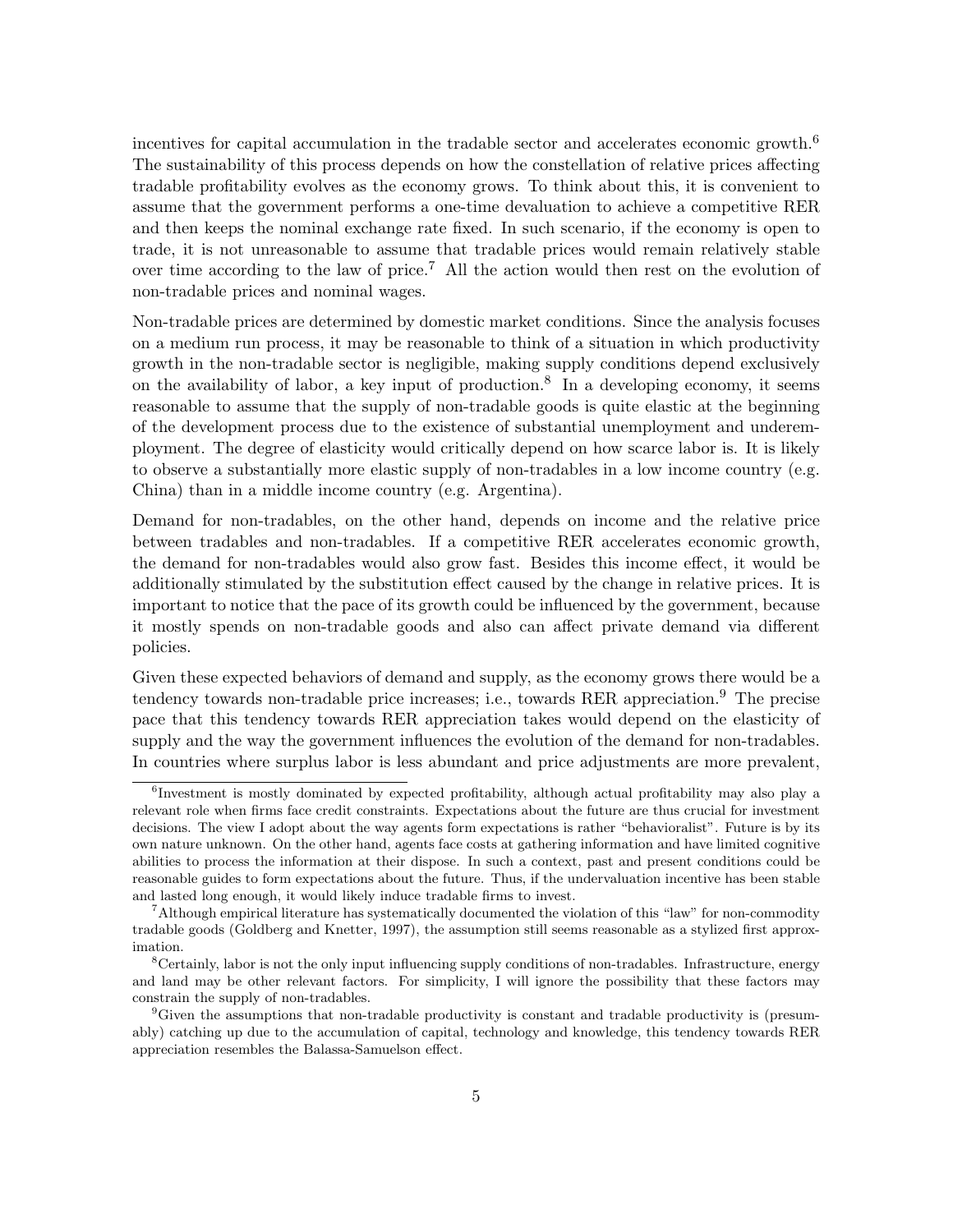government policy may be crucial. If the government uses its instruments to further stimulate the demand for non-tradable goods, prices would tend to rise faster and the undervaluation incentive would tend to evaporate rapidly. On the contrary, if it uses its instruments to lower down the growth of demand for non-tradables, it may soften the appreciation trend.

Domestic demand management policies -which include monetary, fiscal and incomes policiescan be used to manage the pace of the demand for non-tradables. Given that under a competitive RER strategy exchange rate policy is actively used to target the price of tradables, a question arises regarding how effective monetary policy can be. The well-known open economy trilemma posits that in conditions of capital mobility, monetary and exchange rate policies cannot be instrumented simultaneously. Real world experience shows, however, that because financial assets are not perfect substitutes -a key assumption leading to the prediction of the trilemma- sterilized FX market interventions provide some leeway for a simultaneous use of these policies. Capital account management techniques can also be useful to gain some control over both.<sup>10</sup> In any case, even when these instruments are implemented, it seems clear that in a competitive RER regime since monetary policy is subordinated to exchange rate policy, the ability to simultaneously use it with domestic demand goals is reduced. The implication is that fiscal policy has a greater responsibility at managing the pace of domestic demand than in standard inflation targeting regimes, in which domestic demand management relies almost exclusively on monetary policy.<sup>11</sup>

The evolution of wages is affected by the conditions in the labor market. It seems natural to think that employment expands without much upward pressures on wages in countries where the elasticity of labor supply is high; the extreme case being one with constant real wages in an economy with unlimited supply of labor as in Lewis (1954). By contrast, more pronounced wage increases occur in countries where surplus labor is less abundant. To rationalize wage behavior as being determined exclusively by market conditions would be misleading. Wage determination is also affected by institutional, political, cultural/moral factors. These factors are in their very nature context-dependent, which leaves wages determination, as Rees (1993) says, within "a zone of indeterminacy" (p. 244). In this sense, the theory of wage determination is a very historical subject. These "historical factors" can be influenced by public intervention. Government have direct influence over labor market regulations and therefore over wage determination. They can affect wage determination indirectly by influencing wagenorms or establishing the rules for wage bargaining between workers and firms. They also set public wages which are in many cases a point of reference for the determination of private sector wages. Thus, the level and evolution of wages are to some extent influenced by governments through these direct and indirect instruments, which can be labeled as wage

 $10$ See, for instance, Frenkel and Rapetti (2010) who describe the experiences of Argentina during the 2000s and Chile between mid-1980s and mid-1990s in which monetary and exchange rate policies were simultaneously implemented under competitive RER regimes. See Frenkel (2007) for an analysis of the conditions under which sterilized FX interventions are sustainable. See, Ocampo (2003) on the effectiveness of capital controls in developing countries.

<sup>&</sup>lt;sup>11</sup>With some ingenuity, governments could also use other instruments to target the pace of non-tradable goods demand more *directly*. For instance, taxes, subsides and credit lines may be used to influence the *composition* of aggregate expenditure; in particular, the demand for tradables relative to non-tradables. However, real world experience reveals that these instruments play a secondary role at best.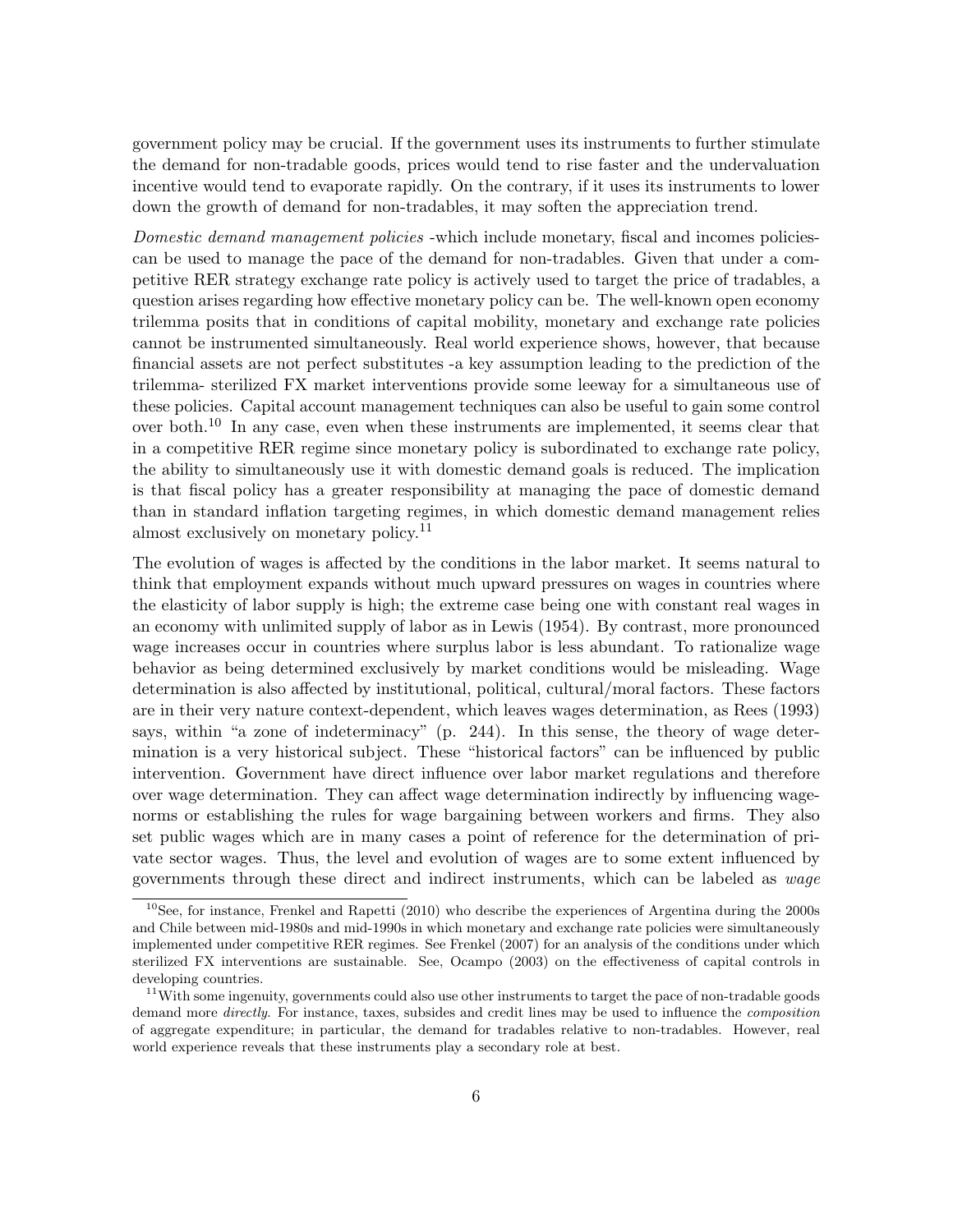#### management policies.

Figure 1 may help illustrate the argument developed so far. It portraits three stylized dynamics of the RER undervaluation incentive in a developing economy. This is captured as the distance between labor productivity  $(Y/L)$  and the product wage in the tradable sector  $(W/P_T)$ , which are key determinants of tradable profitability.<sup>12</sup> Following the discussion above, tradable production may operate with increasing returns to scale in a broad sense. Before the nominal devaluation at time  $t$ , tradable productivity and real wages are stagnant. The devaluation reduces the product wage due to the increase in the tradable price. A key issue is whether this increase in tradable profitability is stable and durable enough to trigger a sustained expansion in the tradable sector. In countries with high elasticity of labor supply, the increased tradable profitability would tend to persist: output and employment growth in this sector would not generate major increases in its costs of production. An extreme case is represented by the red line which remains flat during the transition period. The profitability incentive -i.e., the distance between the red line  $W/P_T$  and the thick solid black line  $Y/L$ increases in time due to the productivity gains arising from the increasing returns. Eventually, wages would tend to rise as the supply of labor becomes "limited", but this would happen beyond the medium-run frame of this analysis (thus not shown in the figure).



Figure 1: Three stylized dynamics

Such a scenario is less likely for developing countries with lower labor supply elasticities. The initial expansion of tradable sector would gradually generate upward pressures on nontradable prices and wages, which would tend to erode the relative price incentive. As usual, the devil is in the details: different results can arise depending on how gradual this process is. Put differently, different results will emerge depending on the "race" between tradable productivity growth and the increase in unit costs. If the undervaluation incentive erodes relatively rapidly, investment in the tradable sector would not prosper and the virtuous effect

 $12$ For simplicity I use the product wage as a proxy of unit costs, which would also include non-tradable goods. Since the determination of nominal wages are arguably influenced by the evolution of non-tradable prices, as modeled in the next section, this relative price captures the set of relative prices that are relevant to determine tradable sector profitability.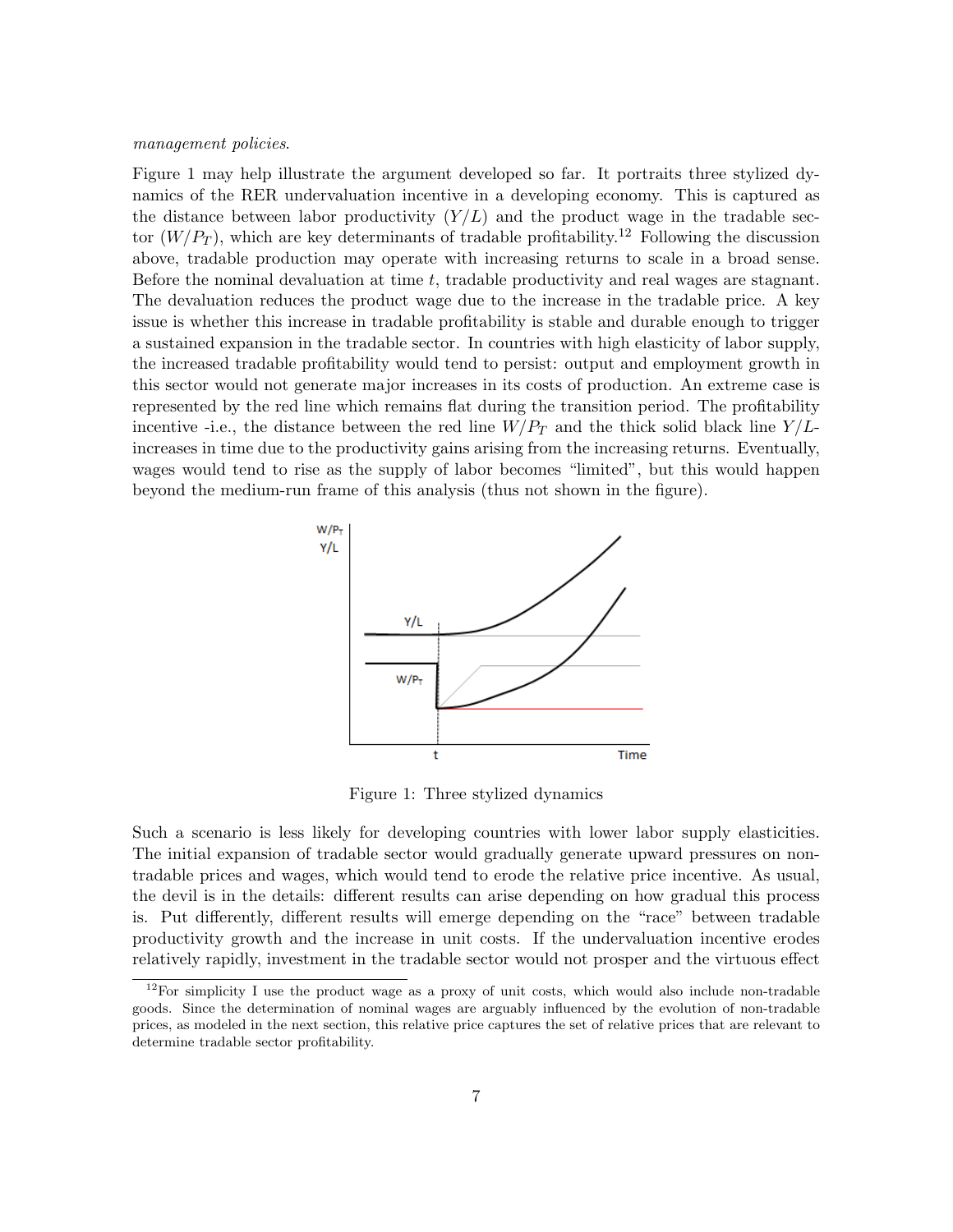of accumulation in the tradable sector would not operate. This case is represented by the gray solid lines in figure 1. The contraction of the product wage after the devaluation is rapidly reversed. This fragile investment incentives does not lead to a sustained expansion of the tradable whose productivity remains unchanged. In this case, the government could be tempted to use exchange rate policy to keep devaluing the domestic currency -as, for instance, in a passive crawling-peg regime- in an attempt to preserve the undervaluation incentive. This strategy, however, is likely to fail. A policy of continuous nominal depreciations would likely accelerate the rate of non-tradable price and wage inflation. The relative price adjustment would occur in a context of accelerating inflation as described, for instance, in Calvo et al. (1995). An inflationary environment, where relative price volatility and uncertainty are higher, would make investment in the tradable sector even less likely.

A different result may arise if, together with the exchange rate devaluation, the government implements domestic demand management policies to slow down the tendency towards nontradable price increases and wage management policies to coordinate wages increases with productivity growth in the tradable sector. This case is illustrated by the solid black lines. After the devaluation, the rise in unit costs is steady but moderate. This evolution maintains the profitability incentives during the initial period and thus induces investment in tradable activities. As accumulation occurs, this sector becomes gradually more productive and therefore increases in unit costs do not undermine tradable profitability. As a result, the expansion of tradable sector not only comes jointly with higher economic growth but also with increasing real wages.

#### 3 The model

In this section, I develop a dual open economy model inspired by Ros and Skott (1998) to formally address the stylized behaviors described in section 2. This setting takes the view that the tradable  $(T)$  sector is the locus of modern technology and assumes that its production operates with increasing returns to scale due to learning by doing. The tradable sector is the only one that utilizes capital,  $K$ , whose stock is given in the short run. The tradable good can be used for consumption or investment. The non-tradable  $(N)$  sector uses labor and a fixed factor. The assumption that non-tradable production does not require capital is a shortcut to represent the tradable sector as the locus of increasing returns and technological progress. The economy is characterized as developing not only because sectors operate with significantly different technologies but also because of the existence of substantial open unemployment  $(U)$ . There is a single labor market with a homogeneous nominal wage rate,  $W$ , which is also given in the short run due to nominal stickiness.

#### 3.1 Basic relationships and the behavior in the short run

The economy is small and open to trade and finance. Since the exchange rate, E, is credibly fixed, the interest parity condition imposes that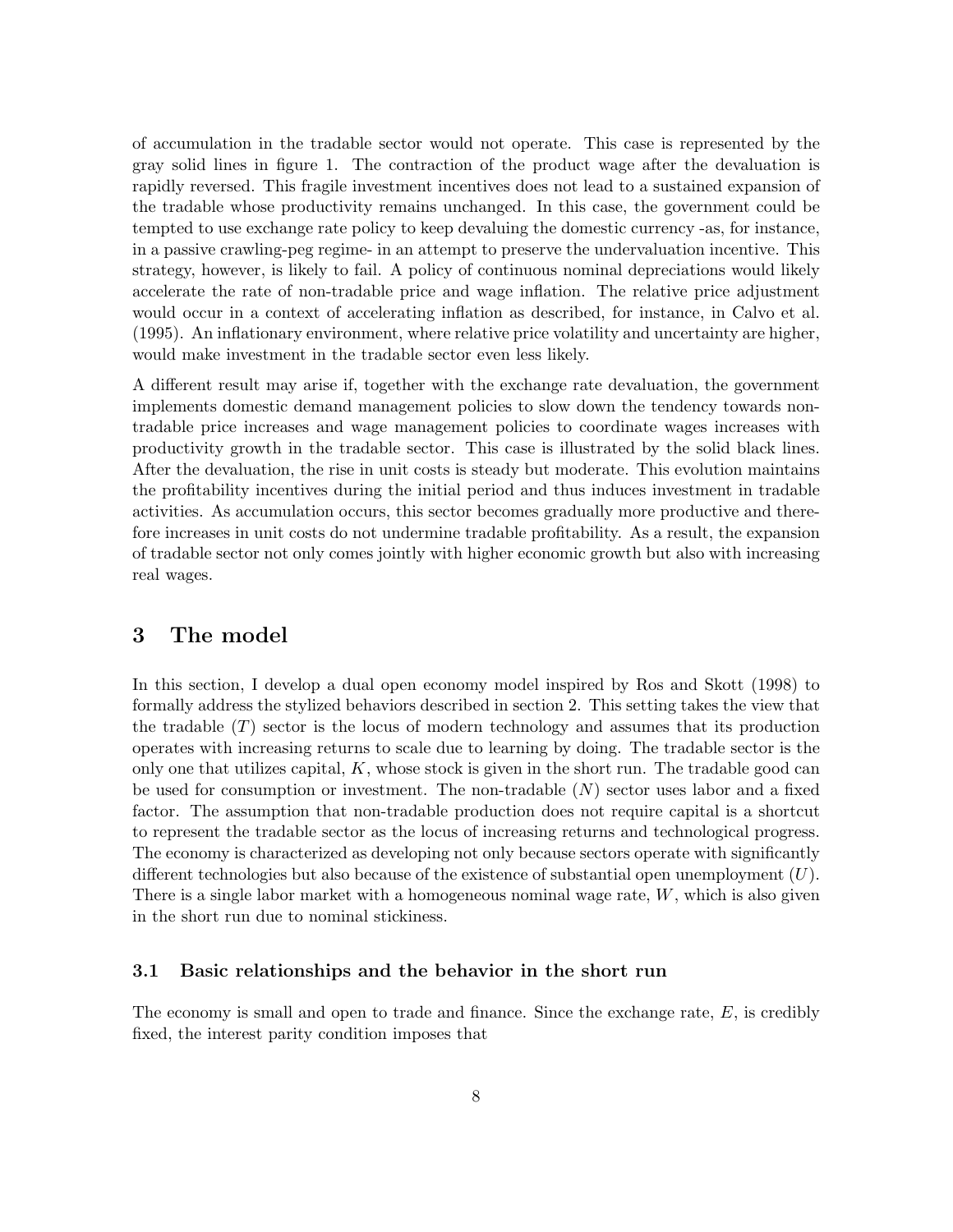$$
i = i^* \tag{1}
$$

where  $i$  is the domestic cost of finance and  $i^*$  the international interest rate. Given this simplification, monetary policy is passive as suggested by the trilemma when the exchange rate is fixed and capital perfectly mobile. The assumption also implies that the capital account of the balance of payments always adjusts to accommodate the result of the current account. Therefore, balance of payments imbalances are assumed away from the analysis.

The price of tradable goods,  $P_T$ , is determined by the law of one price:

$$
P_T = EP_T^* \tag{2}
$$

where  $P_T^*$  is the international price of the tradable good. Thus, through exchange rate policy the government controls the absolute price of tradables.

The tradable sector operates with a Cobb-Douglas production function with sectoral increasing returns to scale due to to learning by doing externalities. For the representative firm this is

$$
Y_T = A\tilde{K}^{\gamma} K^{\alpha} L_T^{1-\alpha} \tag{3}
$$

where  $Y_T$  and  $L_T$  represent output and employment in the tradable sector and  $\tilde{K}^{\gamma}$  the external effect. The average sectoral capital stock  $\tilde{K}$  is exogenous to the individual firm and in equilibrium is equal to the capital stock of the representative firm, i.e.,  $K = K$ . The learning by doing externality is assumed to be small so that  $\alpha + \gamma < 1$ . This is a plausible assumption, which will be key in the dynamic analysis of subsection 3.2.

Given the capital stock and the wage rate, firms in the tradable sector demand labor at any point in time so to maximize profits in a perfect competition environment. Hence

$$
L_T = [A(1-\alpha)]^{\frac{1}{\alpha}} \omega_T^{-\frac{1}{\alpha}} K^{\frac{(\gamma+\alpha)}{\alpha}} \tag{4}
$$

where  $\omega_T \equiv \frac{W}{P_T}$  $\frac{W}{P_T}$  is the tradable product wage. Profits in the tradable sector,  $\Pi_T$ , are:

$$
\Pi_T \equiv r P_T K = \alpha P_T Y_T = \frac{\alpha}{1 - \alpha} W L_T \tag{5}
$$

The non-tradable sector produces using labor and a fixed factor. The production function for the representative firm in this sector is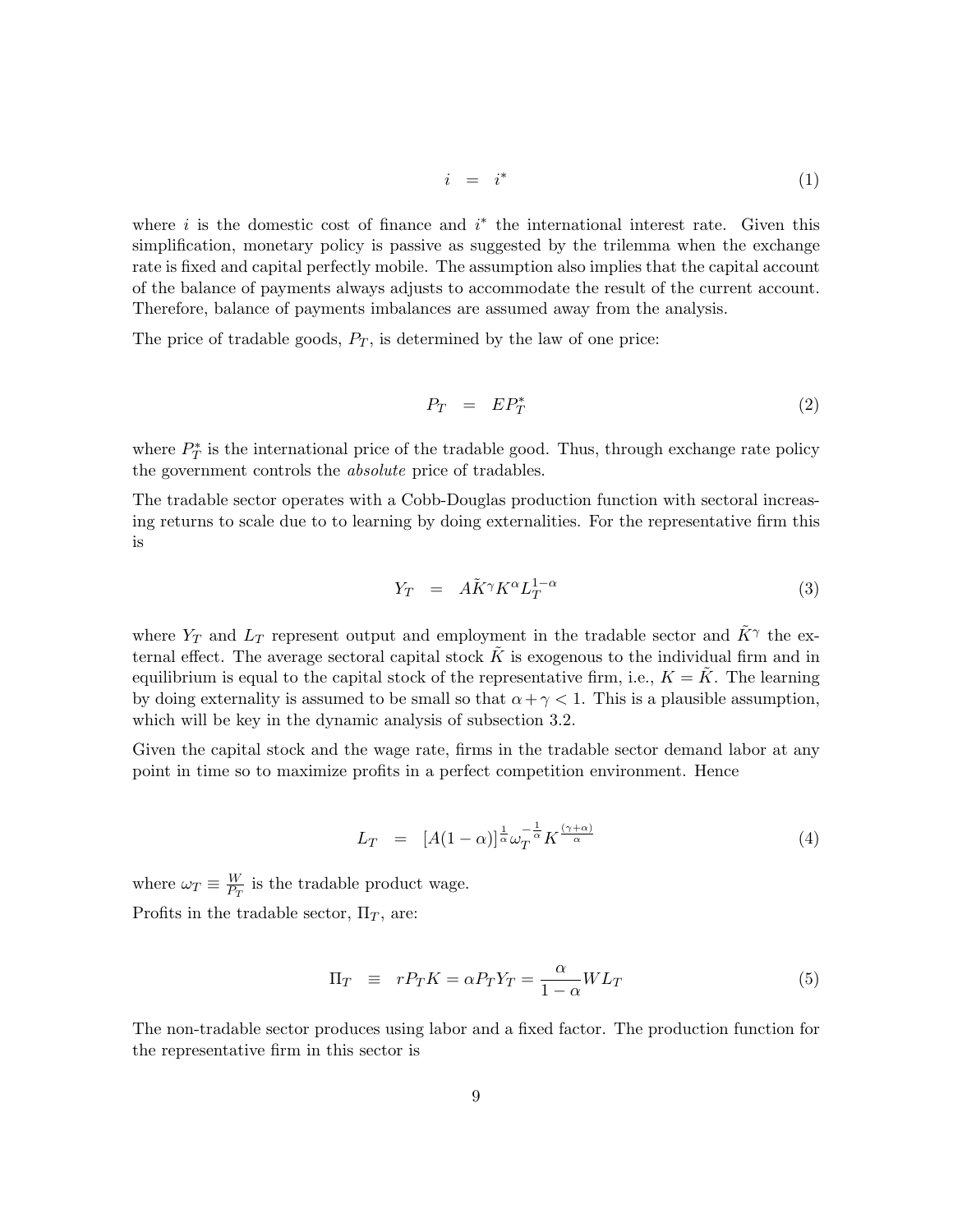$$
Y_N = DL_N^{\beta} \tag{6}
$$

where  $D$  is a constant,  $Y_N$  and  $L_N$  represent non-tradable output and employment and with  $0 < \beta < 1$ .

The demand for labor in this sector also arises from profit maximization by the owners of the fixed factor in an atomistic and price-taking context. Thus,

$$
L_N = (\frac{1}{D\beta})^{\frac{1}{\beta-1}} (\frac{P_N}{W})^{\frac{1}{1-\beta}} = (\frac{1}{D\beta})^{\frac{1}{\beta-1}} X^{\frac{1}{1-\beta}}
$$
(7)

where  $P_N$  is the price of the non-tradable good and X expresses this price relatively to the nominal wage rate; i.e.,  $X \equiv \frac{P_N}{W}$ . From equations 6 and 7 it is clear that the higher the value of  $\beta$  the more elastic non-tradable supply is.

Given that monetary policy is passive, domestic demand management policies are conducted through fiscal policy. In practice, governments mostly spend on non-tradables and the impulse of fiscal policy on domestic demand is seen through changes in the fiscal balance. Thus, increases (contractions) in the fiscal surplus tend to operate as contractionary (expansionary) impulses on the demand for non-tradables. To model this mechanism simply, I assume that the government spends only on non-tradable goods and that the amount of spending is  $\theta$ times its tax collection. Tax revenues, in turn, come from an ad-valorem tax on non-tradable private consumption,  $t_N$ . Hence,

$$
P_N G_N = \theta t_N P_N C_N \tag{8}
$$

with  $\theta > 0$ ,  $0 < t_N < 1$  and  $G_N$  representing public spending . Public sector primary surplus is thus defined as

$$
S_g = t_N(1 - \theta)P_N C_N = s_g P_N C_N \tag{9}
$$

where  $s_g = t_N (1-\theta)$  is the primary surplus rate. It is immediate that  $s_g$  defines the situation of government sector primary balance. When  $s_g = 0$ , primary fiscal accounts are balanced, when  $s_g > 0$  the government faces a primary surplus and when  $s_g < 0$  a primary deficit.<sup>13</sup> For simplicity, I focus on the primary surplus and do not explore the intertemporal behavior of public debt. This omission is unlikely to hide an unsustainable behavior in the management of macroeconomic policy: the recommended fiscal policy will be contractionary in order to moderate RER appreciation forces coming from non-tradable price inflation, and thus macroeconomic policy coordination will go in the direction of reducing public debt. In any case, to

<sup>&</sup>lt;sup>13</sup>This, in turn, is achieved by setting  $\theta = 1$ ,  $\theta < 1$  and  $\theta > 1$ , respectively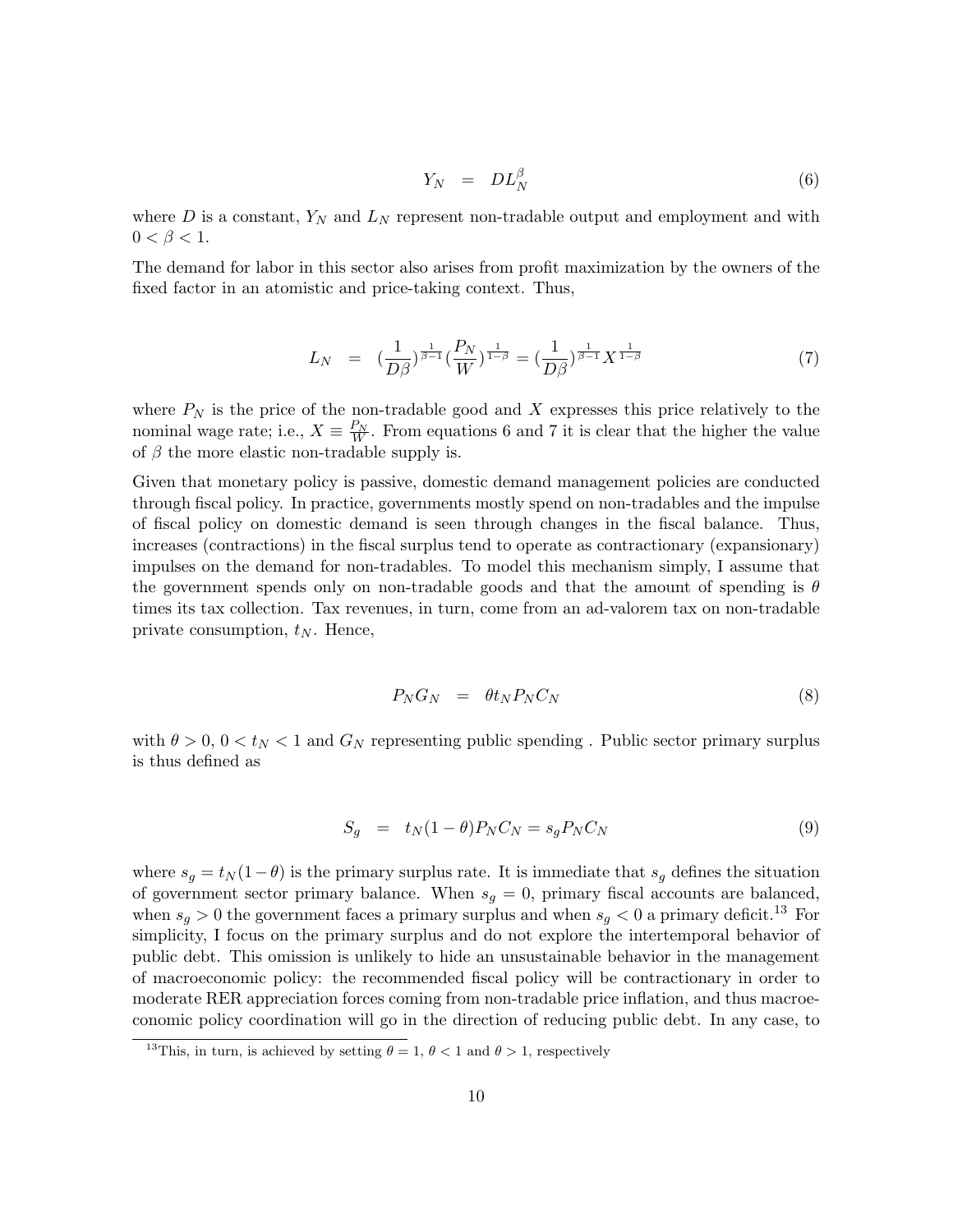minimize the concerns about the evolution of public debt, I will assume initially that  $s_q = 0$ . In section 4, it will be shown that policy coordination requires a transitory increase in fiscal surplus; i.e.,  $s_q > 0$ . Thus, along most of the analysis, fiscal policy will have a neutral effect on public sector net asset position. Only when macroeconomic policy coordination is required to maintain the undervaluation incentive, it will transitorily increase public sector net asset position.

Private consumption derives from consumers' utility maximization of a Cobb-Douglas function. Hence,

$$
\frac{C_T}{C_N} = \frac{\mu(1+t_N)}{1-\mu} \frac{P_N}{P_T} \tag{10}
$$

where  $\mu$  and  $1 - \mu$  are the shares of consumers income spent on tradable and non-tradable goods, respectively.

I follow a standard practice and assume that workers do not save, while capitalists in the tradable sector and owners of the fixed factor in the non-tradable sector save a fraction s of their profits and rents. Evidence systematically shows that the saving rate out of wages is substantially smaller than that resulting from corporate profits. If workers were allowed to save in the model, they would be owners of part of the capital stock in the tradable sector probably indirectly through financial claims- making them receivers of part of tradable profits. Even under the simplest assumption that all classes have the same propensity to save, allowing workers to save would complicate the algebra. Since the incidence of income distribution on consumption is not at the center of the argument addressed in this paper, I opt for the simplified specification.<sup>14</sup> Hence,

$$
P_T C_T + (1 + t_N) P_N C_N = W (L_T + L_N) + (1 - s) (\Pi_N + \Pi_T)
$$
\n(11)

Since non-tradables are used only for domestic consumption, the market equilibrium condition requires that output equals expenditure

$$
Y_N = C_N + G_N = (1 + \theta t_N)C_N \tag{12}
$$

<sup>&</sup>lt;sup>14</sup>The domestic interest rate, i, could influence the behavior of private savings. However, since it is given by the international interest rate, s appears in the model as a parameter. As discussed in section 2, the government could use sterilized interventions and capital management techniques to regain some control over monetary policy. In that case, it could manage  $i$  within a certain range and thus influence the evolution of the price of non-tradables through s. In other words, demand management policies would also include monetary policy. Although governments targeting a competitive RER actually use a combination of policies to have some autonomy in conducting monetary policy, I will ignore this possibility to keep the algebra simple. However, s could be thought as a variable potentially influenced by monetary policy and other saving incentives offered by the government.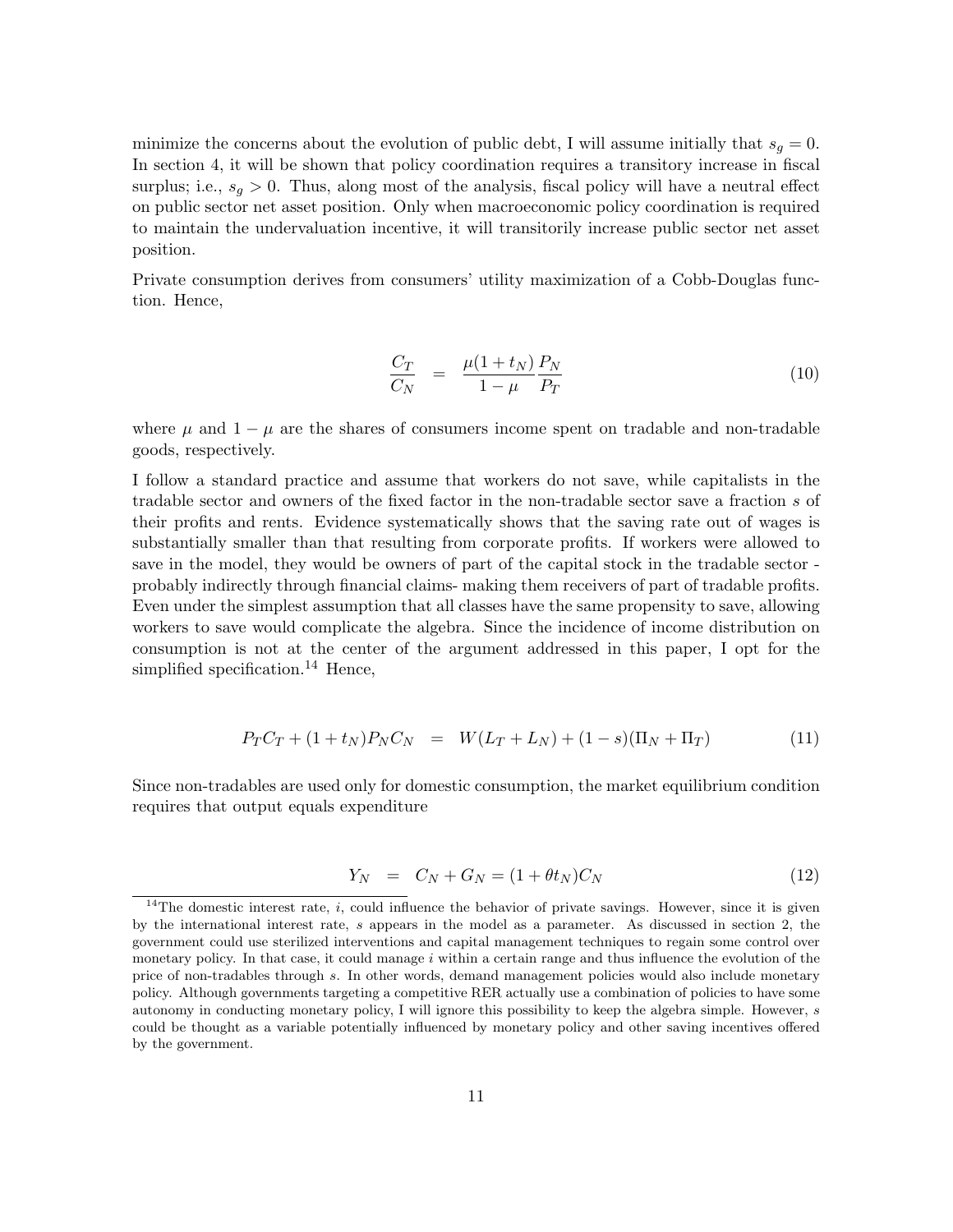Finally, there is a fixed labor force L, which is either unemployed or employed in one of the two sectors. Thus

$$
L = L_T + L_N + U \tag{13}
$$

Equations 1 to 13 define the behavior of the economy in the short run; i.e., for given values of K and W. The subsystem defined by equations 6 to 12 determines the short-run equilibrium conditions for the non-tradable goods markets. The equilibrium value of the non-tradable price relative to the nominal wage rate,  $X \equiv \frac{P_N}{W}$ , results

$$
X = \left[ \delta \frac{(1 - s_g)(1 - \mu)}{s(1 - \beta) + [1 - s(1 - \beta)][\mu + s_g(1 - \mu)]} \omega_T^{-\frac{1}{\alpha}} K^{\frac{\gamma + \alpha}{\alpha}} \right]^{1 - \beta} \tag{14}
$$

with  $\delta = \frac{[1+(1-s)\alpha/(1-\alpha)][A(1-\alpha)]^{\frac{1}{\alpha}}(D\beta)^{\frac{\beta}{\beta-1}}}{D}$  $\frac{A(1-\alpha)\alpha(D\beta)^{p-1}}{D}$ , and partial derivatives  $X_K > 0$ ,  $X_{\omega_T} < 0$ , and  $X_{s_q}$  < 0. A rise in K increases the demand for non-tradable goods raising employment, output and prices in the non-tradable sector (i.e.,  $\uparrow X$ ). An increase in  $\omega_T$  reduces profitability in this sector contracting tradable output and thus reducing private consumption. The result is a reduction in the demand for non-tradables and in its price (i.e.,  $\downarrow X$ ). Domestic demand management policies through  $s<sub>g</sub>$  can affect the behavior of the price of non-tradables. A rise of  $s_q$  reduces the aggregate expenditure on non-tradables and thus lowers the price of nontradable goods (i.e.,  $\downarrow X$ ). This is easy to see: the government spends less in non-tradables than the amount of resources that absorbs in form of taxes, which otherwise would go to private consumption of non-tradables.<sup>15</sup> Finally, an increase in  $E$  is equivalent to a reduction in  $\omega_T$  (given that  $\omega_T \equiv \frac{W}{E P_T^*}$ ). Thus, by lowering the product wage in the tradable sector as characterized in the stylized behaviors of figure 1, an exchange rate policy targeting a more competitive RER (i.e., a higher  $E$ ) leads in the short run to an increase in employment and output in both sectors and a rise in the price of non-tradable goods (i.e.,  $\uparrow X$ ). To assess whether it also triggers a sustained expansion of the tradable sector and whether other policies are needed to complement it, we have to characterize the dynamic behavior of the system and analyze the "race" between productivity and the product wage in the tradable sector.

#### 3.2 Dynamic behavior

By assumption, the system has  $K$  and  $W$  predetermined at any given point in time. The rate of capital accumulation  $K$  is assumed to be a positive function of tradable profitability  $r$  relative to the cost of finance,  $i$ . Hence

<sup>&</sup>lt;sup>15</sup>The price of non-tradables also falls when private saving rate, s, rises; i.e.,  $X_s < 0$ . Thus, in cases in which governments have some autonomy to conduct monetary policy, a rise in the domestic interest rate would increase s and thus reduce the price of non-tradables (i.e.,  $\downarrow$  X).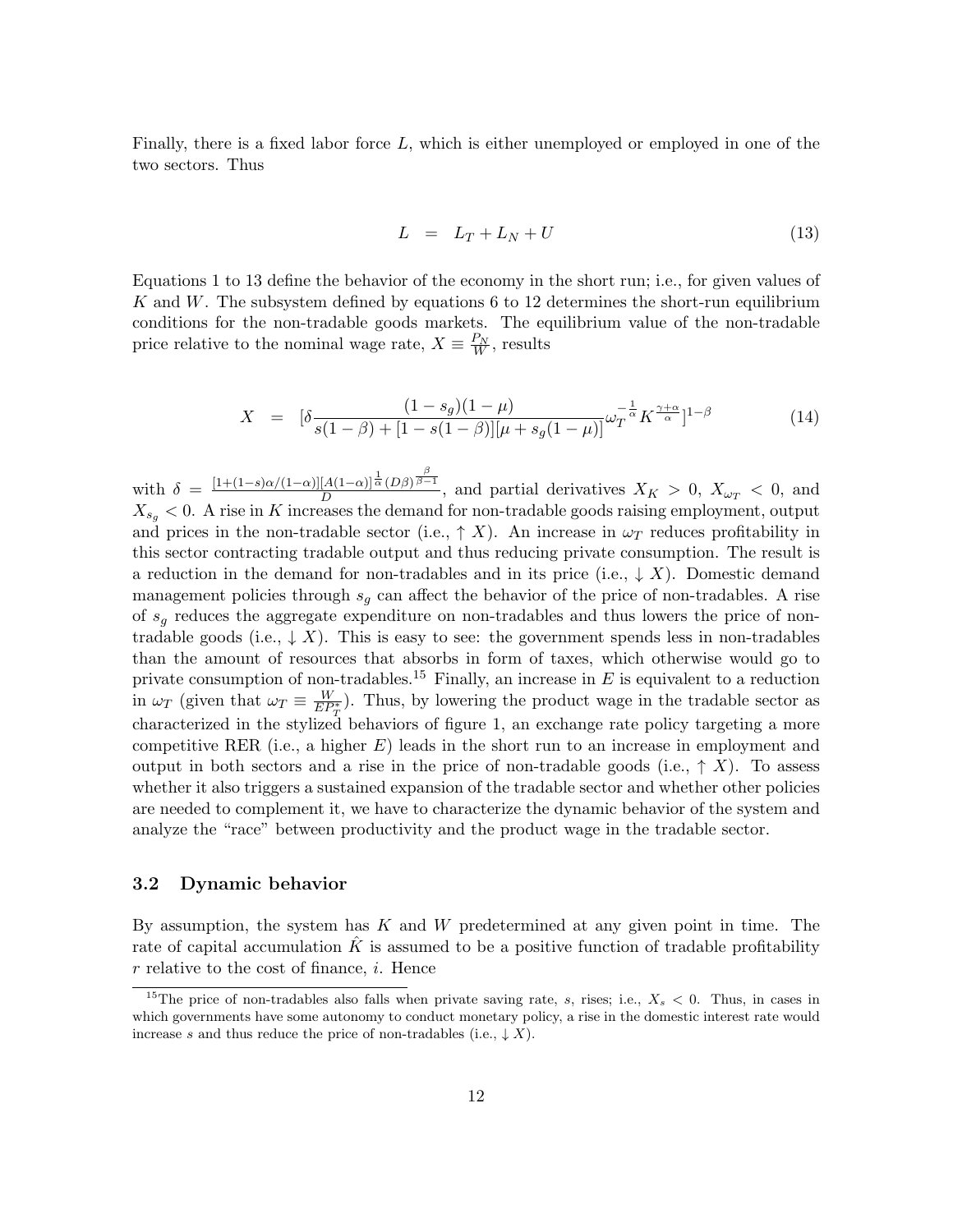$$
\hat{K} = f(r - i) \tag{15}
$$

with the partial derivative  $f' > 0$  and  $f(0) = 0$ .

From equations 2 to 5, the profit rate in the tradable sector is

$$
r = A^{\frac{1}{\alpha}} \alpha (1 - \alpha)^{\frac{1 - \alpha}{\alpha}} \omega_T^{\frac{\alpha - 1}{\alpha}} K^{\frac{\gamma}{\alpha}}
$$
(16)

The profit rate in the tradable sector is thus a positive function of K and negative of  $\omega_T$ . Capital accumulation has a self-sustained effect resulting from the expansion of the tradable sector that operates under increasing returns. In other words, since increases in K lead to increases in r due to the learning externalities,  $K$  has a positive feedback effect on  $K$ . The sustainability of the capital accumulation/economic growth process would then depend on a "race" between the productivity gains in this sector and the evolution of the product wage  $\omega_T$ . Given that  $P_T$  is fixed, the latter would depend on the dynamic evolution of W.

Variations in W are assumed to be determined in the bargaining process between workers and firms. On the one hand, wages adjust according to the gap between the actual real wage rate,  $\frac{W}{P}$ , and the real wage rate that workers demand given their bargaining power and the set of institutional, political and moral/cultural factors that influence wage determination. I call the latter the "bargained" real wage rate,  $\omega$ . The other component influencing nominal wage determination is expected price inflation  $\hat{P}^E$ . Hence

$$
\hat{W} = \lambda(z) \left[ \frac{\omega(l, z)}{W/P} - 1 \right] + \hat{P}^E \tag{17}
$$

Workers bargaining power is captured in equation 17 through the employment rate,  $l \equiv$  $L_T + L_N$ , where the labor force has been normalized to unity (i.e.,  $L = 1$ ). It seems reasonable to think that as the economy grows and the employment rate increases, workers gain bargaining power and demand -and firms are more willing to give- nominal wages that imply higher real wages; i.e., a partial derivative  $\omega_l > 0$ . On the theoretical side, this assumption is in line with efficiency wage models and the literature of wage bargaining.<sup>16</sup> The assumption is also supported by empirical evidence. In their influential work on the "wage curve", Blanchflower and Oswald (1994 and 2005) have established the existence of a negative relationship between wage levels and regional/sectoral unemployment. They interpret this stylized fact as indicating that workers in labor markets with lower unemployment rates have greater bargaining power and consequently obtain higher real wages. Based on these theoretical and empirical grounds, it seems safe to posit that in a development process in which the employment rate is increasing real wages also increase.

 $16$ See Akerlof and Yellen (1986) and Farber (1986) for relevant surveys.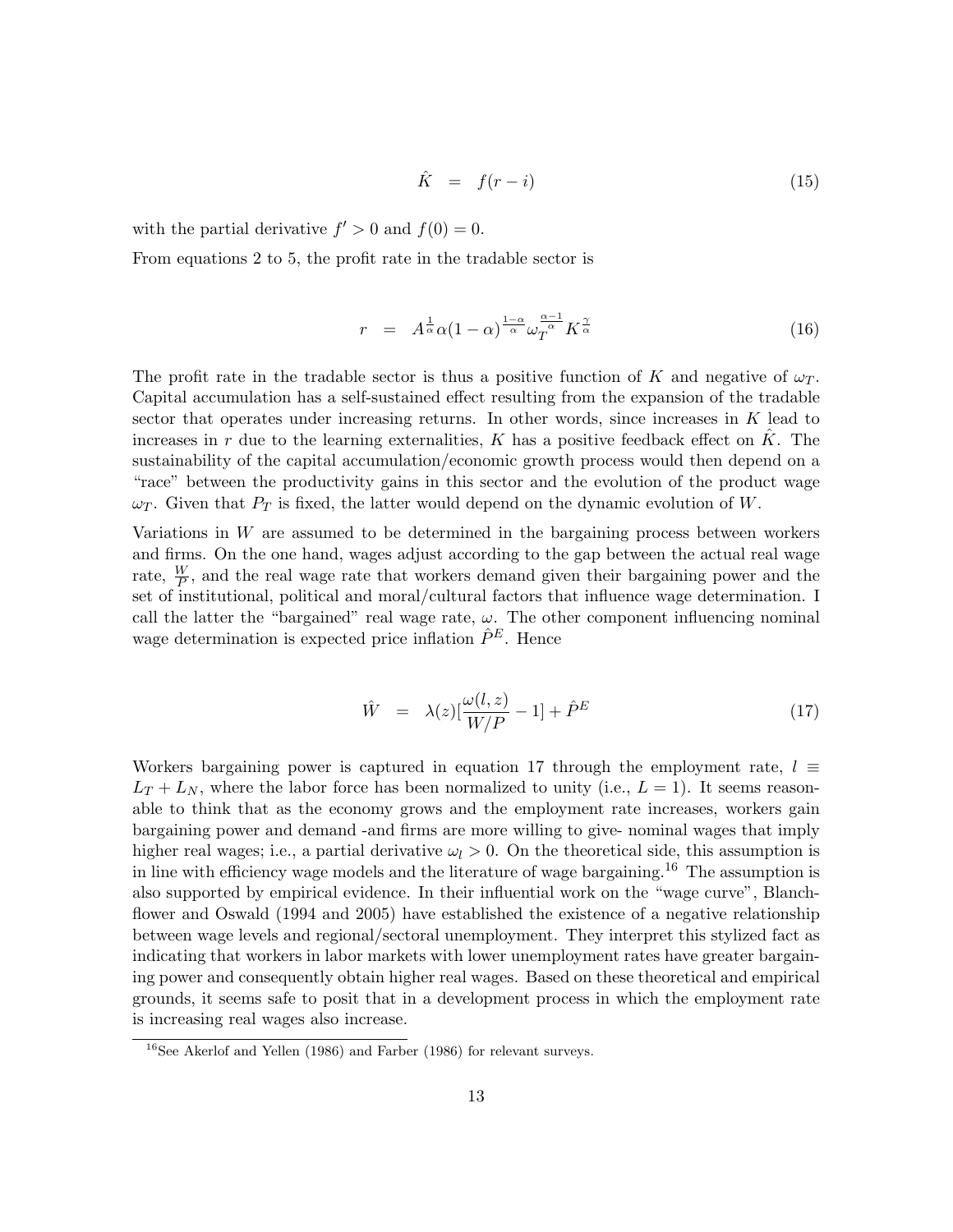The discussion in section 2 suggests, however, that wage determination is also influenced by institutional, political, cultural/moral elements, which are context-dependent and can be influenced by government intervention.  $z$  is the variable condensing these factors, which is subject to government influence via wage management policies. A rise in  $z$  indicates the case when the government uses its wage management policies to induce an increase in the real wage for a given rate of employment. This could be, for instance, the decision to raise the real value of the minimum wage rate or a generous public sector wage settlement. Wage management policies conducted through  $z$  can affect not only the steady state value of the real wage, but also the speed at which wages change over time. Governments, for instance, can regulate the duration of labor contracts between unions and firms or implement temporary incomes policies (e.g., wage freezes) and thus influence the lifetime of wage rigidity. This effect is captured in the the speed of wage adjustment  $\lambda(z)$ . Thus, the government can use the wage management policy instrument z to increase or decrease the length of the period during which a wage contract lasts, according to the partial derivative  $\lambda_z > 0$ .

To facilitate the mathematical exposition, I give the "bargained" real wage rate a specific and plausible form

$$
\omega = \bar{\omega}(z)(1 - l)^{-\tau} \tag{18}
$$

where  $\bar{\omega}(z)$  represents a real wage rate that prevails in conditions of very low employment levels (or a minimum real wage rate), with a partial derivative  $\bar{\omega}_z > 0$ . Labor market conditions, in turn, affect the determination of the real wage bargained by workers via the employment rate l and the parameter  $\tau > 0$ . One important characteristic of the specific form in 18 is that the elasticity of the bargained real wage with respect to the employment rate is variable. The impact of changes in the employment rate on the real wage is lower (higher) for lower (higher) levels of employment. This seems a plausible description of the influence of labor market conditions on the determination of wages.

Expectation formation can be critical for macroeconomic outcome, but given our focus on medium-run behavior, it is reasonable to assume that workers manage to adjust nominal wages to the actual evolution of the price level, P. The adjustment process may not work smoothly in the short run but it is likely to do it in longer spans of time. Therefore, I follow a standard practice and assume that workers form expectations rationally.<sup>17</sup> Hence

$$
\hat{P}^{E} = \hat{P} = \mu \hat{P}_{T} + (1 - \mu) \hat{P}_{N}
$$
\n(19)

where  $\mu$  and  $1 - \mu$  are the weights of tradable and non-tradable prices in the private consumption basket.

Since  $P_T$  is given by exchange rate policy at any point in time, expected inflation is equivalent to non-tradable price inflation

<sup>&</sup>lt;sup>17</sup>Assuming adaptive expectations would not change the results.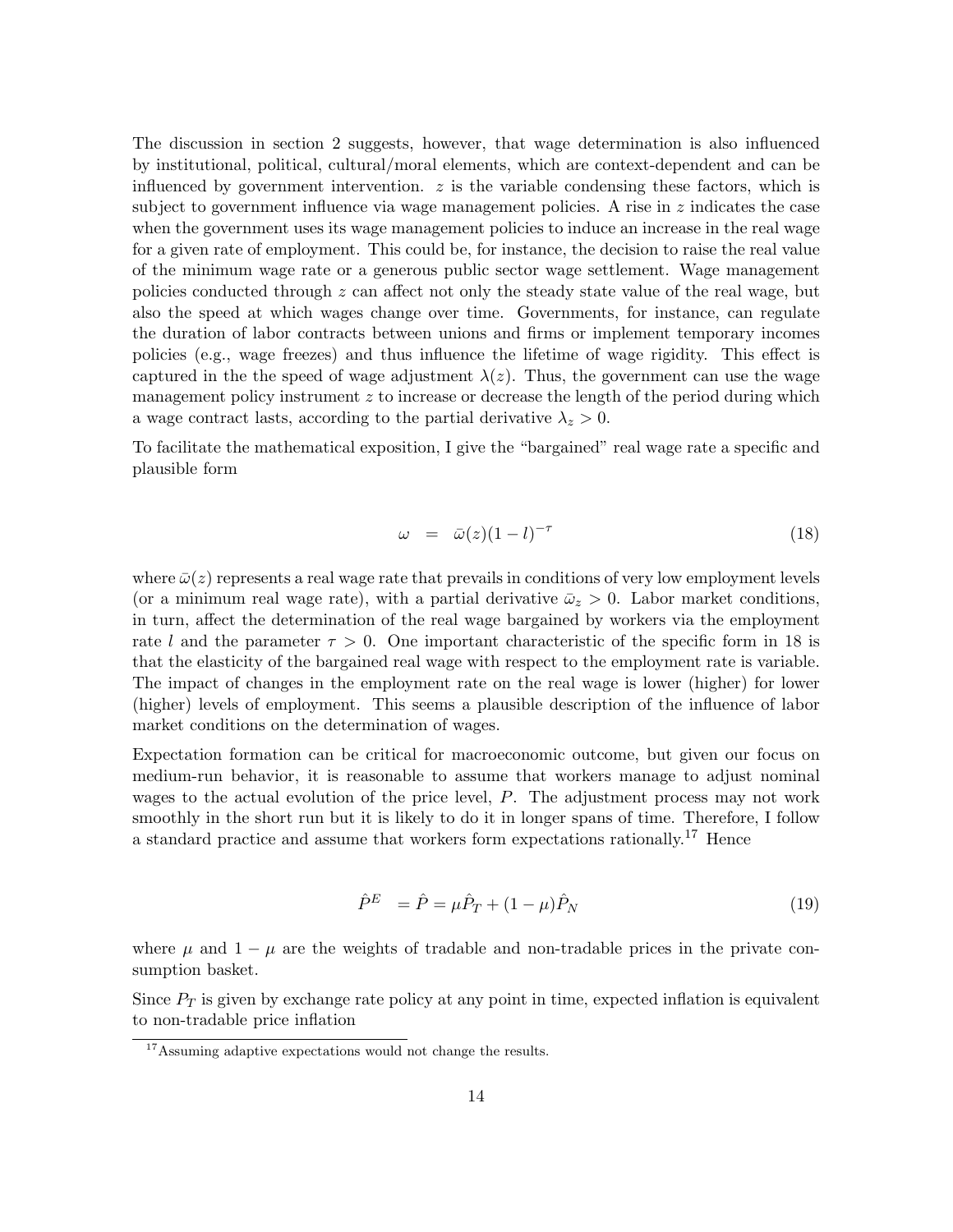$$
\hat{P}^E = (1 - \mu)\hat{P}_N\tag{20}
$$

By definition  $P_N \equiv XW$ . Thus, using equation 14 we get:

$$
\hat{P}_N = -\frac{(1-\beta)}{\alpha}\hat{\omega}_T + \frac{(\gamma+\alpha)(1-\beta)}{\alpha}\hat{K} + \hat{W}
$$
\n(21)

Since  $P_T$  is given at any point in time  $\hat{W} = \hat{\omega}_T$ . Thus, using equations 17 to 21, we get an expression for the dynamic behavior of  $\omega_T$ 

$$
\hat{\omega}_T = \eta \{ \lambda(z) [\omega_T^{-\mu} X^{1-\mu} \bar{\omega}(z) (1-l)^{-\tau} - 1] + \frac{(1-\mu)(\gamma + \alpha)(1-\beta)}{\alpha} \hat{K} \}
$$
(22)

with  $\eta = \frac{\alpha}{[\alpha\mu + (1-\mu)(1-\beta)]} > 0.$ 

Expressions 15 and 16 describe the evolution of the capital stock over time: it increases with K and shrinks with  $\omega_T$ . The dynamic behavior of  $\omega_T$  is more involved to derive. Appendix A gives a formal derivation, but intuitively it can be seen that  $\hat{\omega}_T$  increases with K and declines with  $\omega_T$ . When K increases, the employment rate expands and the price of the nontradable good goes up. Conversely, increases in  $\omega_T$  -by reducing tradable profitability- lead to a contraction in the employment rate and in the price of the non-tradable good. In the former case, the rise in the employment rate increases workers bargaining power and the rise of the price of non-tradable reduces the actual real wage rate. Thus, both effects associated with the increase in K generate pressures for rises in  $\omega_T$ . In the latter case, the effects go in the opposite direction: a fall in K leads to a fall in  $\omega_T$ .

Formally, we get a dynamic system for K and  $\omega_T$  defined by the following reduced form:

$$
\hat{K} = F(K, \omega_T) \tag{23}
$$

$$
\hat{\omega}_T = G(K, \omega_T; s_g, z) \tag{24}
$$

with partial derivatives  $F_K > 0$ ,  $F_{\omega_T} < 0$ ,  $G_K > 0$ ,  $G_{\omega_T} < 0$  (see appendix A for details).

The nullclines of equations 23 and 24 are positively sloped. The  $\hat{K} = 0$  locus is defined by the combinations of K and  $\omega_T$  for which the capital stock is stationary. Given the increasing returns in the tradable sector, a rise in  $K$  augments tradable profitability inducing more investment and capital accumulation as described by equation 16. Only a rise in  $\omega_T$  restores the profit rate to a level that keeps K constant. The  $\hat{\omega}_T = 0$  locus describes the "equilibrium" in the labor market in the sense that the resulting value of  $\omega_T$  is stationary. An increase in K raises the employment rate and the price of non-tradables. The first effect enhances workers bargaining power and the second reduces actual real wages. Both lead to demands for higher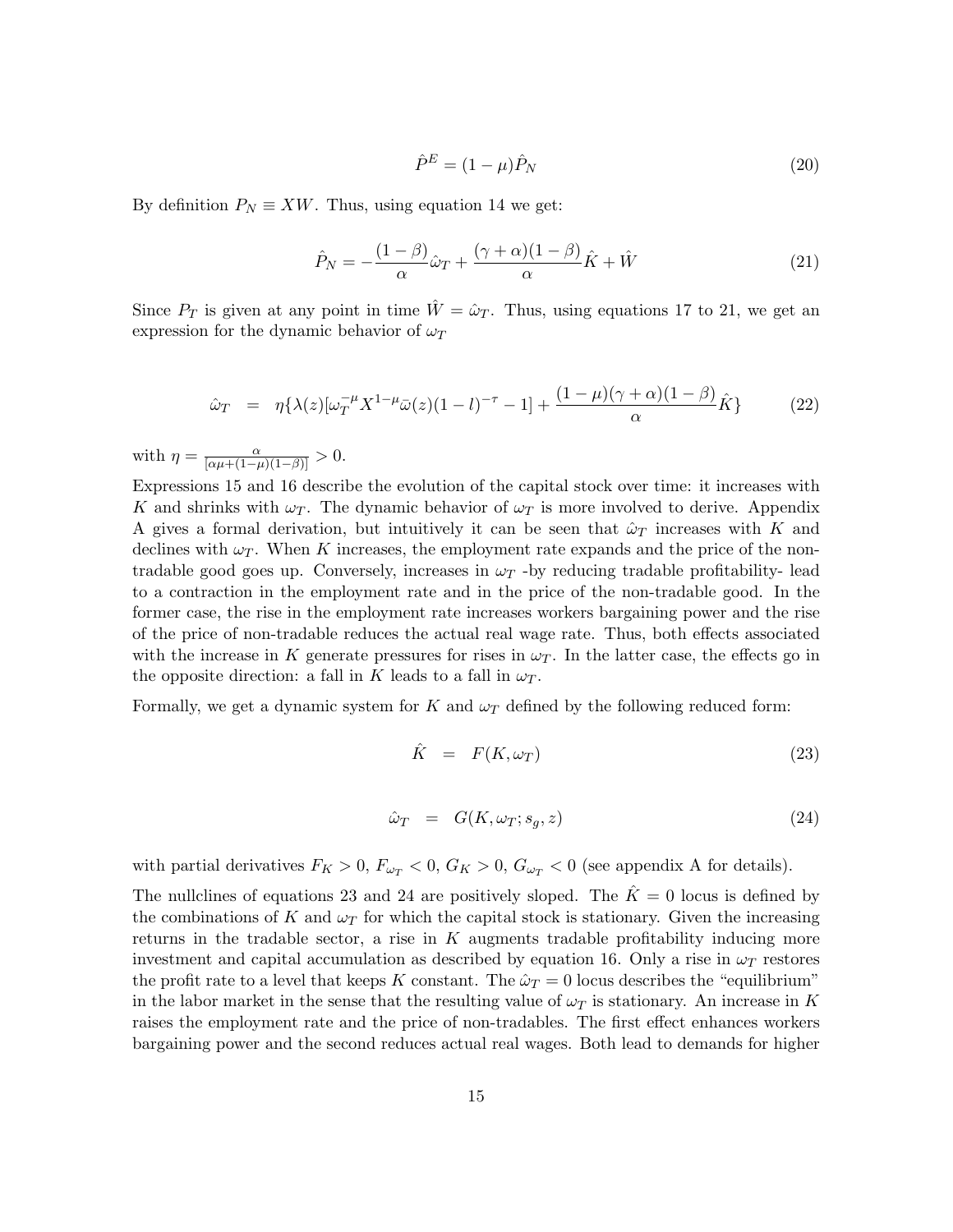wages. A rise in the nominal wage rate consistent with the stationary tradable product wage rate  $\omega_T$  restrains workers from demanding further increases. The required reaction of wages to keep the labor market in "equilibrium", however, is not uniform along the  $\hat{\omega}_T = 0$  locus, but becomes more pronounced with higher levels of  $K$ . This feature results from the fact that the behavior of the bargained real wage -specified in equation 18- is more sensitive to changes in the employment rate as the latter increases. A given variation in the employment rate would derive in higher changes in wages the higher the employment rate is. This particular aspect of the  $\hat{\omega}_T = 0$  locus-i.e., a variable elasticity of  $\omega_T$  with respect to K along the locusis key for the possibility of multiple equilibria in the model.

Appendix B shows the conditions under which multiple equilibria arise. A critical condition for the possibility of multiple equilibria is that the positive externality in the production of tradable goods,  $\gamma$ , has to be moderate; more precisely:  $\gamma + \alpha < 1$ . If this condition is not fulfilled, the productivity gains arising from learning by doing would be so large that the resulting profitability incentives for capital accumulation would be unbounded. Assuming that the not very restrictive conditions specified in appendix B are met, the only interesting case involves two intersections between the  $\hat{\omega}_T = 0$  and  $\hat{K} = 0$  loci; one at low levels of K and another at high levels of  $K^{18}$ . The low-K intersection would be a saddle point and the high-K intersection a spiral or a node. Depending on the speeds of adjustment of K and  $\omega_T$ , the system would show different dynamic behaviors. A key aspect dominating the dynamic behavior of the system is that the effect of K on K is positive (i.e.,  $F_K > 0$ ) and the effect of  $\omega_T$  on  $\hat{\omega}_T$  is negative (i.e.,  $G_{\omega_T} < 0$ ). This implies that capital accumulation is a destabilizing force in the system while the product wage represents a stabilizing one. Because of this, the speeds of adjustment of K and  $\omega_T$  would play a critical role defining the stability or lack of it at the high-K equilibrium. The higher the speed of adjustment of  $K(\omega_T)$ , the more likely that the high- $K$  equilibrium becomes unstable (stable). Since I am interested in the case in which the high- $K$  equilibrium is locally stable, I will assume that the speed of adjustment of K is low enough and the speed of adjustment of  $\omega_T$  high enough to guarantee such an outcome.

Figure 2 describes the benchmark phase diagram. Point C represents the high-K locally stable equilibrium (i.e., the "development" equilibrium) and  $B$  the low-K saddle point. A is another locally stable equilibrium that represents the extreme case of complete underdevelopment. The saddle path divides the phase diagrams in two regions. The region on the left is the basin of attraction of  $A$ , whereas that on the right the basin of attraction of  $C$ . Thus, if the economy is initially located to the left of the saddle path, the dynamic behavior would gradually take it towards the complete underdevelopment equilibrium A. If it begins to the right of the saddle path, the dynamic behavior would take it to the development equilibrium C. Only in the case that the economy is initially situated on the saddle path, it would end up at the saddle point B. Importantly, the location of the saddle path would depend on the speeds of adjustment. This issue is further discussed in section 4.

<sup>&</sup>lt;sup>18</sup>Two other alternatives are possible. In one case the nullclines do not intersect and in the other they are tangential to each other at a single point. None of these cases are of economic interest.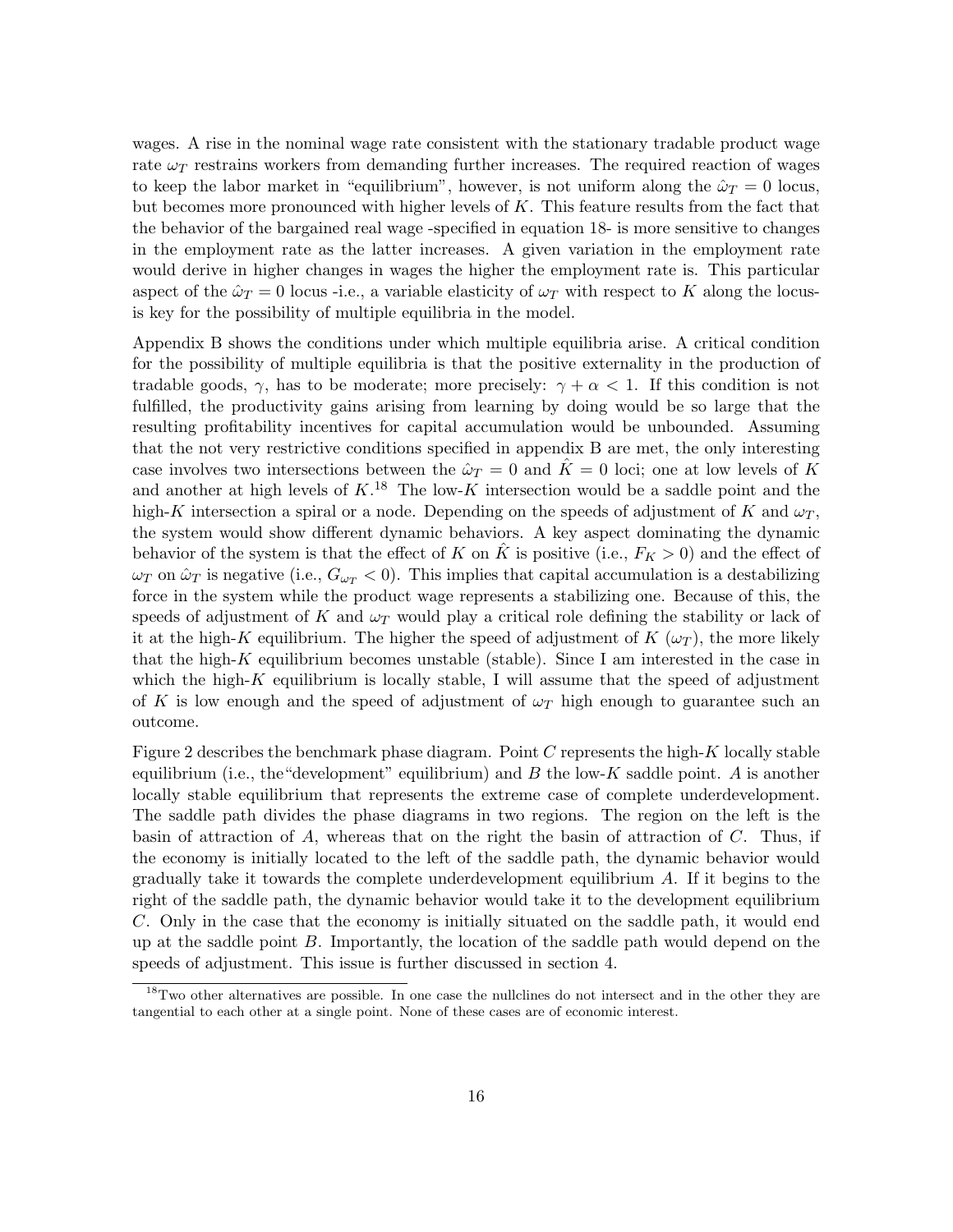

Figure 2: Benchmark phase diagram

#### 3.3 The role of exchange rate policy

A rise in the nominal exchange rate  $E$  -i.e., a devaluation- reduces the product wage in the tradable sector  $\omega_T$  and leads in the short run to an expansion of output and employment in both sectors. In the medium run, the increase in tradable profitability would induce higher investment in the tradable sector. This would imply an increase in  $K$ , which in turn would have a positive feedback effect on  $K$  due to the learning externalities in the production of tradables. On the other hand, the process of capital accumulation would also lead to the absorption of unemployed workers by both sectors and an increase in total income and aggregate demand. As a result, both the employment rate and the price of non-tradables would increase leading to demands for higher wages. The subsequent rise in  $\omega_T$  would have a negative impact on  $\hat{K}$ . Thus, the possibility of a virtuous dynamic of development and structural change would depend on the "race" between productivity gains in the tradable sector and the increments in the labor costs.

A devaluation may trigger a process of capital accumulation that leads to a sufficiently rapid productivity growth that offsets the gradual increments in labor costs. In such a case, exchange rate policy could be sufficient to generate a self-sustained dynamics of capital accumulation and structural change. This case is illustrated in figure 3. The nominal devaluation moves the economy trapped in underdevelopment region represented by point  $A$  to  $B_1$ , which is to the right of the saddle path. At this point the positive feedback effects of  $K$  on  $K$  more than compensate the increases in  $\omega_T$  associated with higher employment rate and non-tradable prices. The economy would gradually move towards the equilibrium point  $C$ , where the economy would eventually reach higher capital per capita ratio and real wages.

A relevant question is whether a devaluation would always be enough to sustain the price incentive for capital accumulation as in point  $B_1$ . If not, the question is whether the coordination of exchange rate policy with domestic demand management and wage management policies may contribute to such a goal. Next section analyzes this issue.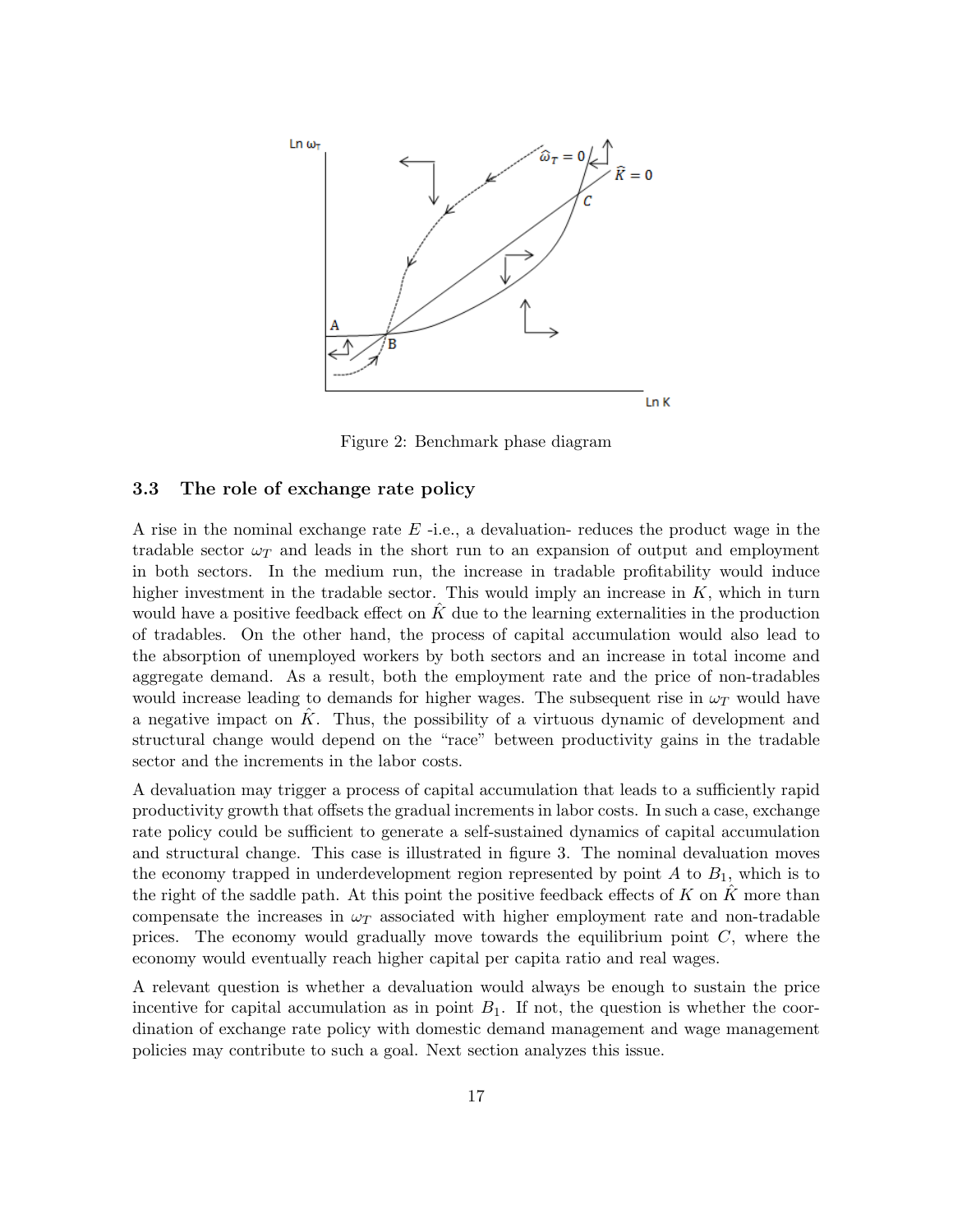

Figure 3: A "successful" devaluation

#### 4 The case for policy coordination

Figure 3 illustrates the case in which a devaluation generates by itself the profitability required to trigger a sustained process of capital accumulation in the tradable sector. Graphically, the economy moves from A to  $B_1$ . It is important to notice that at  $B_1$  tradable productivity is low because of the low level of K. Thus, the high profitability in the tradable sector at  $B_1$ derives mostly from the very low value of  $\omega_T$  achieved by the devaluation. One cannot always expect that exchange rate policy would be able to provide such a high level of profitability to tradable firms. A relative price incentive generated by a large devaluation may be rapidly reversed due to a high pass-through on non-tradable prices or to real wage resistance by workers. Such outcomes are actually in line with the evidence from time series econometrics, which has documented that the responses of the RER to changes in the nominal exchange rate are not linear: the speed of reversion is higher for larger depreciations (Taylor et al., 2001). A quick erosion of tradable profitability would undermine the incentives to investment and capital accumulation in the tradable sector would not result. The likelihood of an outcome like this one increases with the size of the required depreciation to move the economy from one state to another. In terms of the model, the larger the distance between A and  $B_1$ , the less likely that a devaluation can trigger a virtuous dynamics by itself. One could consider to offset the erosion of tradable profitability caused by higher prices with further devaluations. As discussed above, such a policy response may do more harm than good. In a context in which nominal devaluations instead of generating a RER depreciation lead to rises in domestic prices, engaging in further devaluations is likely to accelerate the rate of inflation. Experience in developing countries has shown that devaluation-inflation spirals are not rare events. It would be harder to argue that the incentives of a competitive RER on investment would be unaffected by a context of high and accelerating inflation. The discussion suggests that exchange rate policy may face a limit in its ability to achieve RER levels that are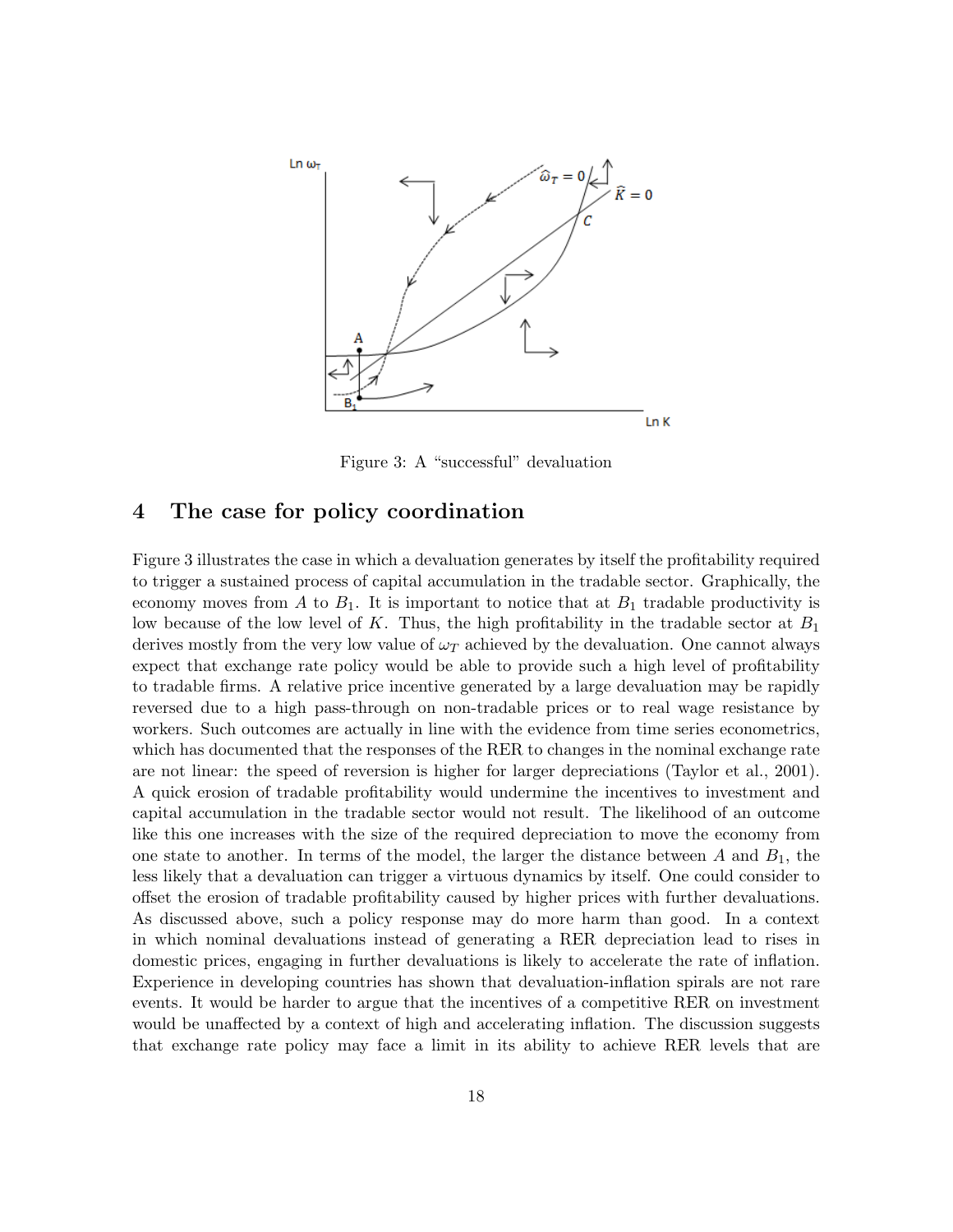

Figure 4: An "unsuccessful" devaluation

both competitive and stable to induce investment in the tradable sector, while preserving macroeconomic stability. In terms of the model, it implies that reaching a situation like  $B_1$ may be not feasible.

Figure 4 shows the case of a devaluation in which the maximum "feasible" RER (i.e., the lowest "feasible"  $\omega_T$ ) is located on the left of the saddle path. The economy moves from A to  $B_2$ , the latter representing a point with the same K but a higher  $\omega_T$  than the point  $B_1$  in figure 3. After the devaluation, the economy is still trapped in the underdevelopment zone. The RER undervaluation incentive would initially induce tradable firms to invest. However, capital accumulation would be short-lived and would not generate productivity gains high enough to compensate for the increase in  $\omega_T$ . The economy would rapidly cross the  $\tilde{K} = 0$ locus and incentives to invest would disappear. This dynamic behavior corresponds to that illustrated with gray lines in figure 1. In that case, the undervaluation incentive vanished so quickly that capital accumulation in the tradable sector was virtually nil and led to no significant improvement in productivity.

In a case like the one discussed above, the undervaluation incentive does not last long enough to induce tradable firms to invest and thus to experience structural change. When capital initially accumulates, unemployed workers are absorbed by the two sectors and aggregate output, income and demand expands. The resulting rise in the employment rate and the price of non-tradables derive in demands for higher wages, which reduces tradable profitability and the incentives to invest. Since tradable cost rise faster than productivity, incentives to invest end up disappearing. As discussed in section 2, the government has instruments to moderate these tendencies. To restrain inflationary pressures in non-tradables prices -and thus preserve the real wage in terms of non-tradables and avoid demands for wage increases- the government may attempt to moderate the pace of non-tradable demand. An increase in the fiscal surplus (i.e.,  $\uparrow s_q$ ) would accomplish that goal. The government may also want to coordinate the pace of real wage increases with the rate of productivity growth in the tradable sector. This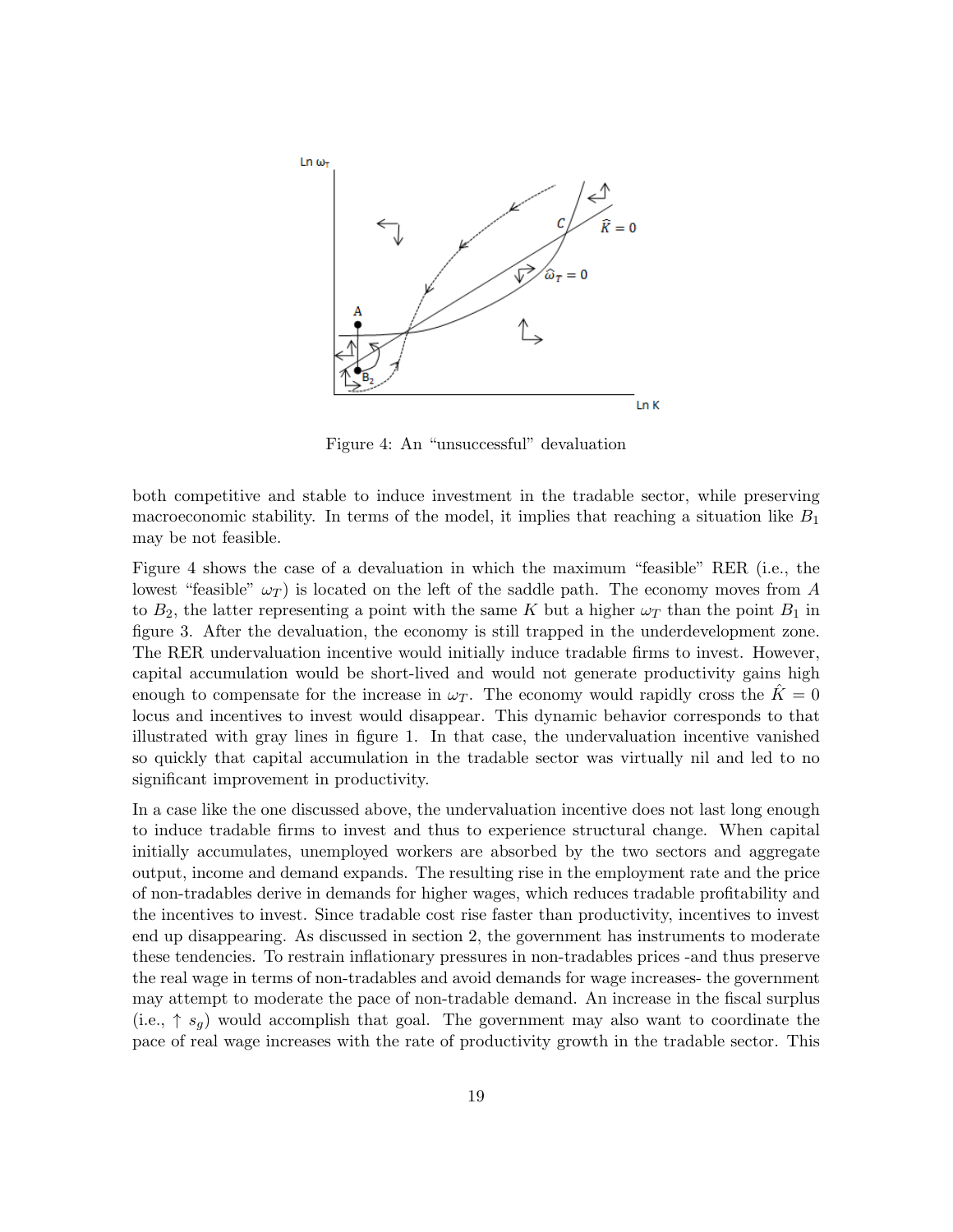may be especially important at the beginning of the development process in which tradable profitability depends heavily on price competitiveness. The positive external effects due to learning arise as the process of accumulation gains momentum. Wage management policies -captured in the policy variable z- may be used for such a purpose.

In the model, the values of the demand management policy parameter  $s<sub>g</sub>$  and the wage management policy parameter z determine the location of the  $\hat{\omega}_T = 0$  locus. An increase in  $s_q$  reduces the equilibrium value of the non-tradable price and raises the actual real wage rate,  $W/P$ . At any level of K, this implies that actual real wages are higher than the bargained real wage. Equilibrium in the labor market requires a contraction of W, which lowers  $\omega_t$  down to a new stationary level. This is represented with a downward shift of the  $\hat{\omega}_T = 0$  locus. Similarly, a contraction of z reduces the bargained real wage at any level of K. Equilibrium in the labor market requires a reduction of W, which shifts the  $\hat{\omega}_T = 0$  locus down.

Figure 5 illustrates the case when the coordination of exchange rate policy with domestic demand and wage management policies is successful at triggering capital accumulation and structural change. The figure zooms in the low-K intersection leaving the high-K equilibrium out of sight. The thin  $\hat{\omega}_T = 0$  locus and saddle path correspond to the case of no policy coordination. As in the case of figure 4, an exchange rate depreciation would move the economy from A to the same point  $B_2$ . As before, at  $B_2$ , the economy would be on the region on the left of the saddle path, trapped in the underdevelopment zone. The dynamic behavior would be the same as in figure 4. However, if the same depreciation is coordinated with complementary policies that aim to preserve the RER undervaluation incentive longer,  $B_2$  would be on the right of the saddle path. This happens because the use of complementary policies (i.e., a rise in  $s_g$ , a reduction in z or a combination of both) is now represented by the thick  $\hat{\omega}_T = 0$  locus and saddle path. In this new context, the the economy would experience a sustained process of capital accumulation that would eventually take it to the development equilibrium represented by  $C$ , which is not shown in the figure.



Figure 5: The policy coordination case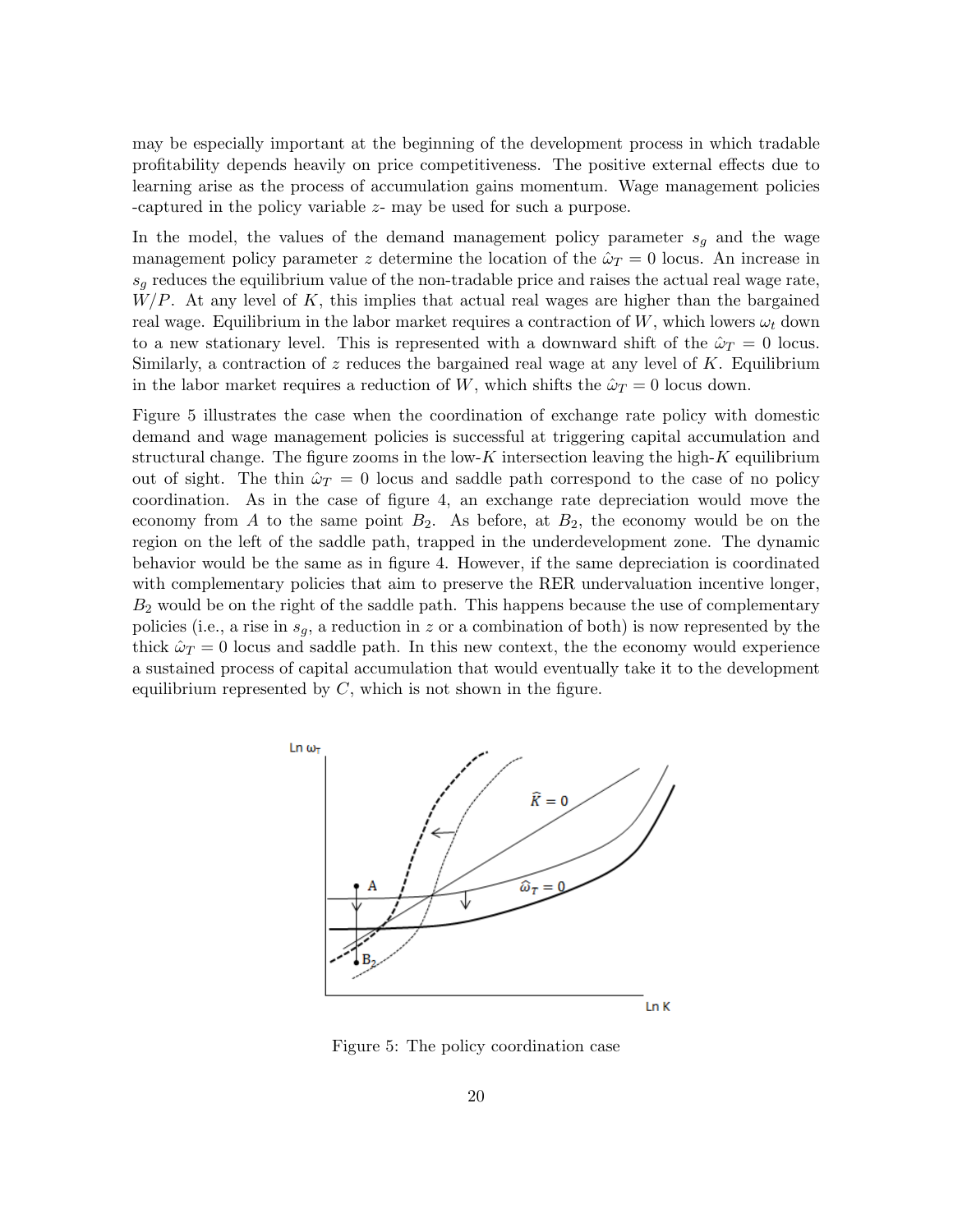It is worth noting that the implementation of the complementary policies need not be permanent. Their implementation is critical at the beginning of the accumulation process, but they could be softened gradually. As the tradable sector becomes more mature (i.e., with higher capital-labor ratios and higher productivity), it can resists higher increases in real wages. Thus, if the government decides to gradually increase their spending ( $\downarrow s_q$ ) or implement measures to induce higher wages  $(\uparrow z)$ , the accumulated gains in tradable productivity would tolerate the rises in costs without severely compromising profitability. In terms of figure 5, the government can reverse the policies and return the  $\hat{\omega}_T = 0$  locus and saddle path to their original location provided the economy remains to the right of the saddle path. Thus, as mentioned in section 3, during the period of policy coordination, the government would experience a transitory primary surplus and then return to a permanent situation of balanced primary budget.

The critical role of policy coordination can be illustrated in the model in another way. Recall that wage management policies may not only affect the equilibrium level of wages, but also the speed at which the actual wage rate converges to its equilibrium value. This was captured by making the policy variable z affect the speed of wage adjustment  $\lambda$ . Figure 6 illustrates the effect of a reduction on the speed of wage adjustment by lowering  $z$ . For expositive purposes, the graph assumes that movements in z have no effect on the  $\hat{\omega}_T = 0$  locus (i.e., z is not an argument of the function characterizing the behavior of the bargained real wage rate,  $\omega$ ). A change in the speed of adjustment does not have an effect on the location of the the nullclines but changes the position of the saddle path. Particularly for our interest, a lower speed of wage adjustment shifts the saddle path closer to the  $K=0$  locus, which is represented in figure 6 as a move from the thin to the thick saddle path.



Figure 6:

The intuition is straightforward: a lower speed of wage adjustment makes the horizontal movements (i.e.,  $K$  adjustments) relatively stronger, thus making the stability regions more fragile (i.e., the saddle path is easier to cross). Important for the argument, the fact that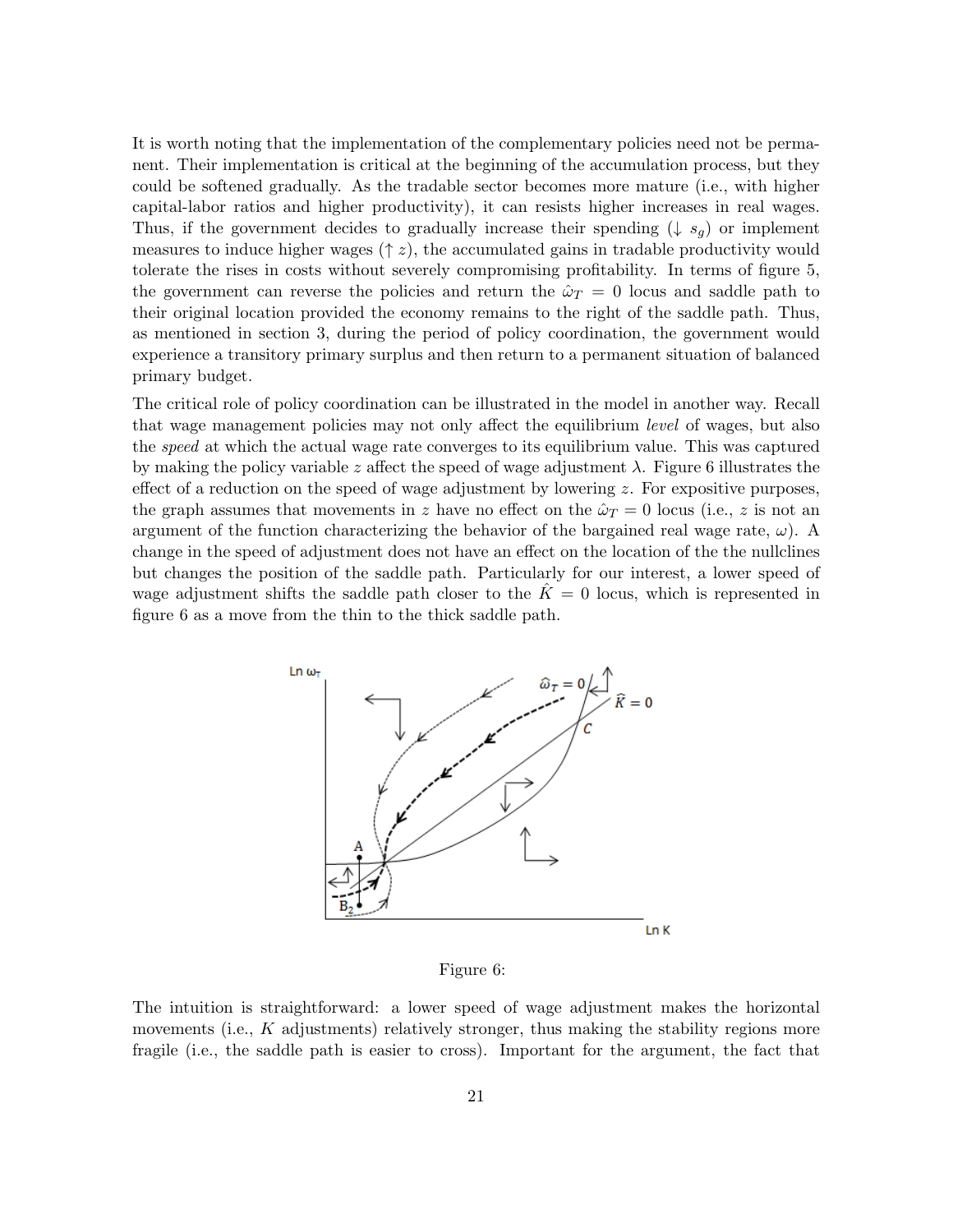the government can make the periods in which wages are sticky longer gives tradable firm more time to take advantage of the RER undervaluation incentive. Investment in the tradable sector after a devaluation is more likely to accelerate when the incentives are perceived to last longer. This element aims to be captured by the location of  $B_2$  on the right of the thick saddle path as opposed to being on the left of the thin saddle path. In the latter case, the economy would remain trapped in the underdevelopment zone (gradually moving to the complete underdevelopment equilibrium), whereas in the former the economy would expand towards C. It is an empirical question the extent to which this kind of policy can help the purpose of maintaining a competitive RER. In any event, the case points to the existence of an additional instrument that could play at least some role in helping manage a competitive RER strategy.

#### 5 Conclusions

Economic development is a complex process that blends several social, political and economic elements. According to recent research, the level of the RER might be one of these important factors. In particular, a competitive RER seems to provide an environment conducive to economic development and structural change. The positive effect of competitive RERs appears to be mediated by the expansion of tradable production. On the one hand, this relaxes the foreign exchange constraint allowing for a greater capacity to import capital goods that are required by domestic firms to expand their production capacity. On the other hand, the expansion of tradable production benefits the economy as a whole because of the technological and learning externalities that are prevalent in this sector. Because of economic development appears to be tradable-led, there is room for government intervention to provide incentives to induce capital accumulation in these activities.

Incentives for investment typically take the form of higher profitability. There is not one but many ways to foster tradable profitability. Several instruments can be used for such a purpose under the label of trade and industrial policies, including subsidized credits, tax exceptions, direct subsidies, tariff, taxes and quotas on competing goods. Using exchange rate policy is another viable alternative. One limitation is that while this policy controls the absolute price of tradables tightly it faces more difficulties when it comes to affect its relative price against non-tradables and labor. It is a controversial issue the extent to which governments can permanently influence relative prices in an economy. But even accepting that in the long run relative prices are determined by economic fundamentals, it seems widely recognized that a policy affecting relative prices for a relevant transitory period can have a substantial effect on long-term economic performance.

The contribution of this paper is simple. It indicates that exchange rate policy can better accomplish the task of managing relative prices to foster tradable profitability when is coordinated with other policies. Because non-tradable prices and wages might tend to increase relatively to the price of tradables along the development process, policy coordination may help retard these tendencies, preserving tradable profitability and thus giving this sector time to augment its productivity. In particular, it seems appropriate to conduct exchange rate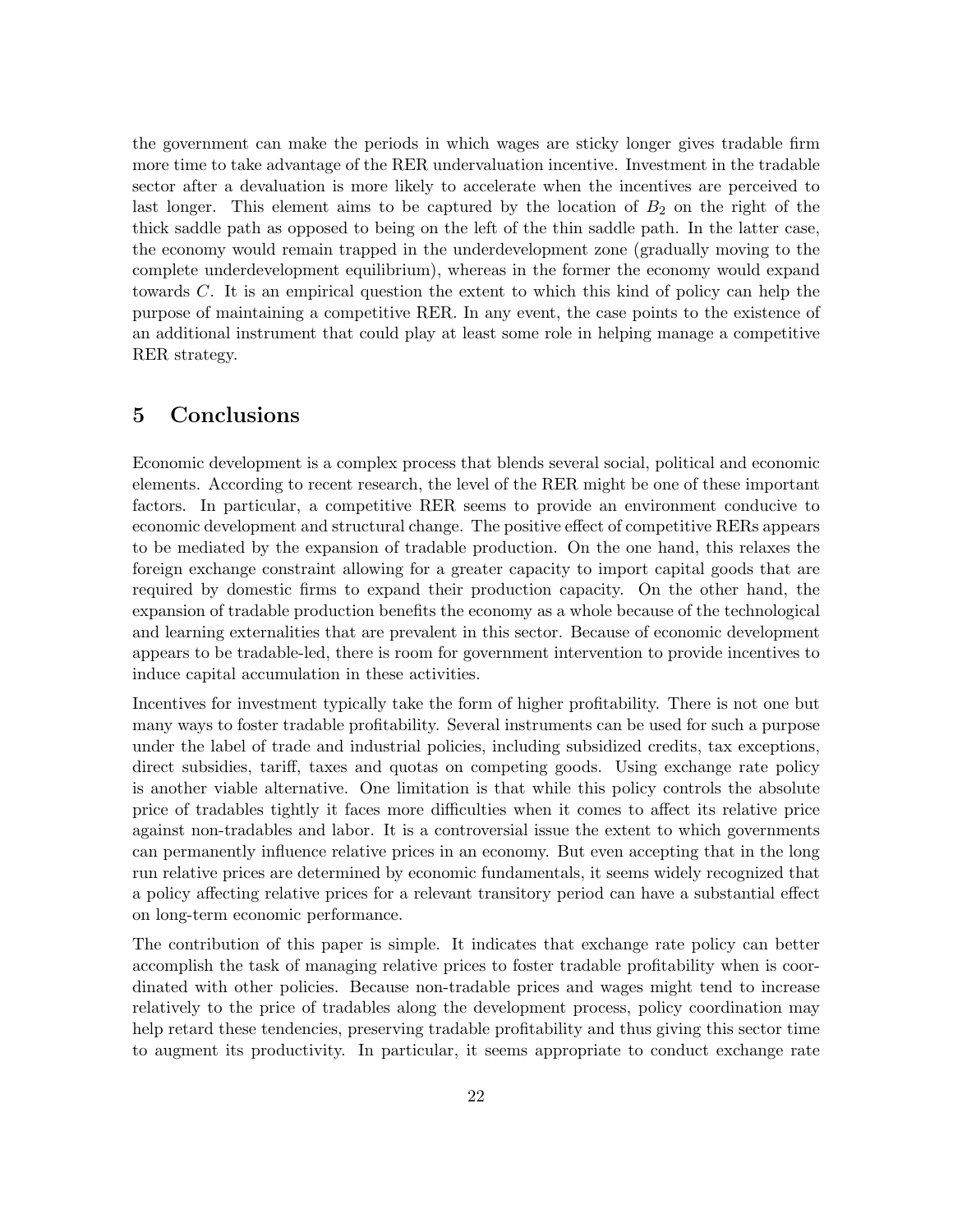policy simultaneously with domestic demand management policies that contain non-tradable price inflation and wage management policies that coordinate the pace of wage increases with growth in tradable productivity. Policy coordination might be especially important in the early stages of development, during which the expansion of tradable firms is more sensitive to price incentives.

Macroeconomic policy coordination under a competitive RER strategy represents an alternative to the in-vogue floating cum inflation targeting (FIT) policy framework. Under this framework, central banks follow a mandate that focuses exclusively on inflation and ignores other policy objectives as employment or the RER. To achieve the inflation target, domestic demand management is carried through monetary policy using a reference interest rate as the main instrument. The suitability of this strategy for developing countries has recently been object of controversy. Since in developing countries credit markets are shallow and therefore the sensitivity of aggregate demand to interest movements low, central banks may need to raise interest rates excessively to achieve the inflation target. Inflation is typically reduced but mostly as a result of the appreciation of the exchange rate generated by inflows of capital attracted by the higher interest rate. For this reason, many have argued that this policy framework has a RER appreciation-bias and thus is not development-friendly.<sup>19</sup>

Macroeconomic policy under a competitive RER strategy is more complex precisely because it requires the coordination of several policies. As discussed in section 2, having some room for monetary policy may require the implementation of sterilized foreign interventions and capital account management techniques. Although there are examples of successful implementations, these policies may face difficulties. Sterilization may run in significant quasi-fiscal costs and capital inflows may find ways to circumvent regulations. In any case, financial integration implies that monetary policy is not completely autonomous when exchange rate policy is trying to target a competitive RER. For this reason, the role of fiscal policy in managing aggregate demand is substantially more preponderant than in a FIT framework. In particular, fiscal policy has a contractive-bias under a competitive RER regime, because it has to prevent real appreciation coming from non-tradable price inflation. This aspect has already been highlighted by other authors.<sup>20</sup>

The role of wage management policies in a competitive RER strategy might appear more controversial. The policy prescription that derives from my analysis may result somewhat unappealing, especially to policymakers. It suggest that they should attempt to persuade workers and their leaders that it is in their own benefit to accept real wage increases that do not hurt tradable sector profitability severely. However, if economic development depends on the expansion of the tradable sector as the research surveyed in this paper seems to suggest and if tradable expansion depends to a great extent on its profitability, it seems hard not to conclude that the pace of real wage increases cannot substantially outpace the rate of tradable productivity growth, especially during the early stages of development. The conclusion might have a sour taste in the sense that wage aspirations appear as a threat to the health of the chicken of the golden eggs. However, as the model in the previous sections

 $19$ See, for instance, the contributions in the volume edited by Epstein and Yeldan (2009).

 $20$ See, for instance, Eichengreen (2007) and Frenkel (2008).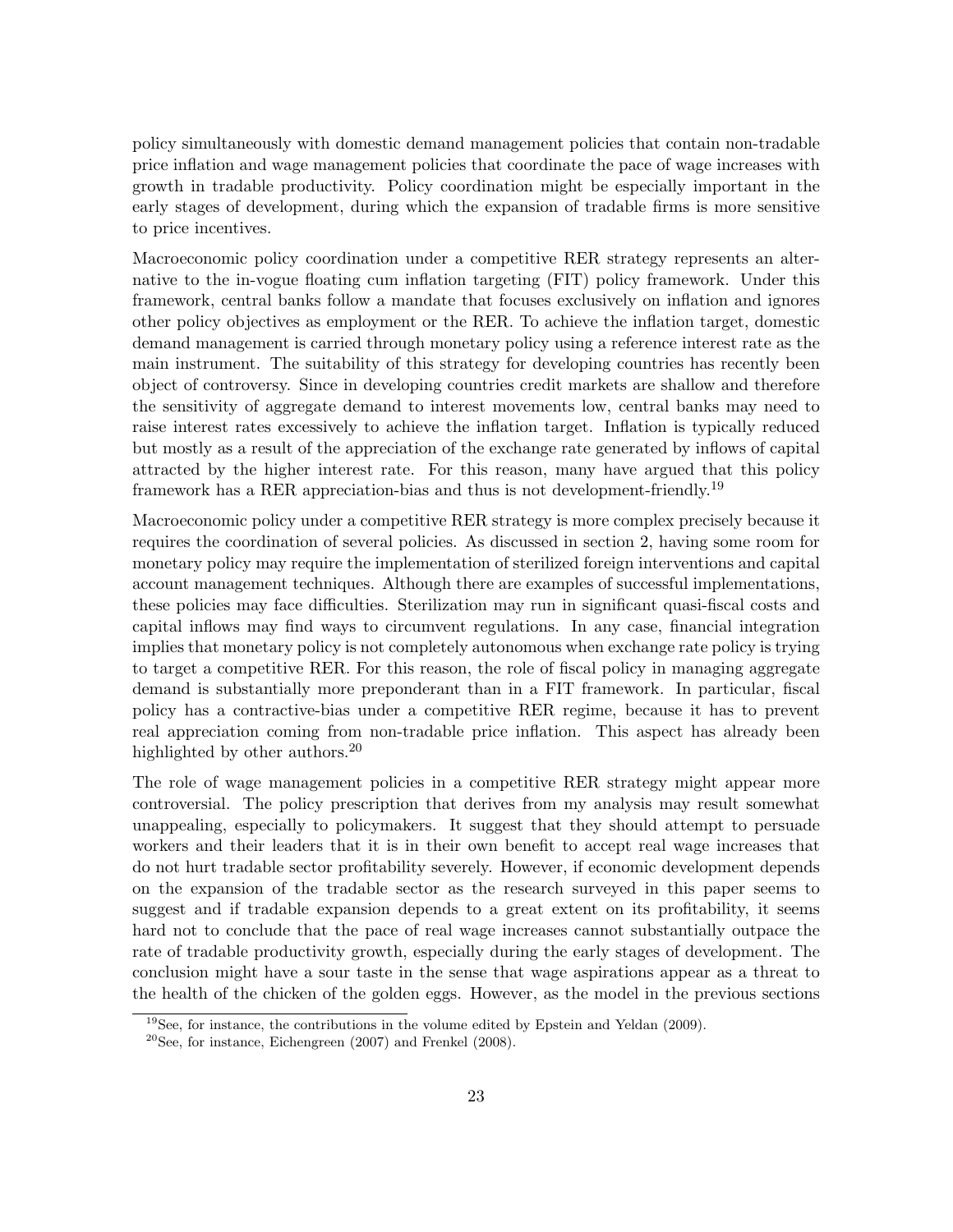illustrates, moderation in wage demands during the transition period has a reward: in the development equilibrium real wages and employment are higher. This outcome is welfareenhancing. This result should not be surprising. In a developed economy, tradable activities can afford substantially higher wages because they are substantially more productive.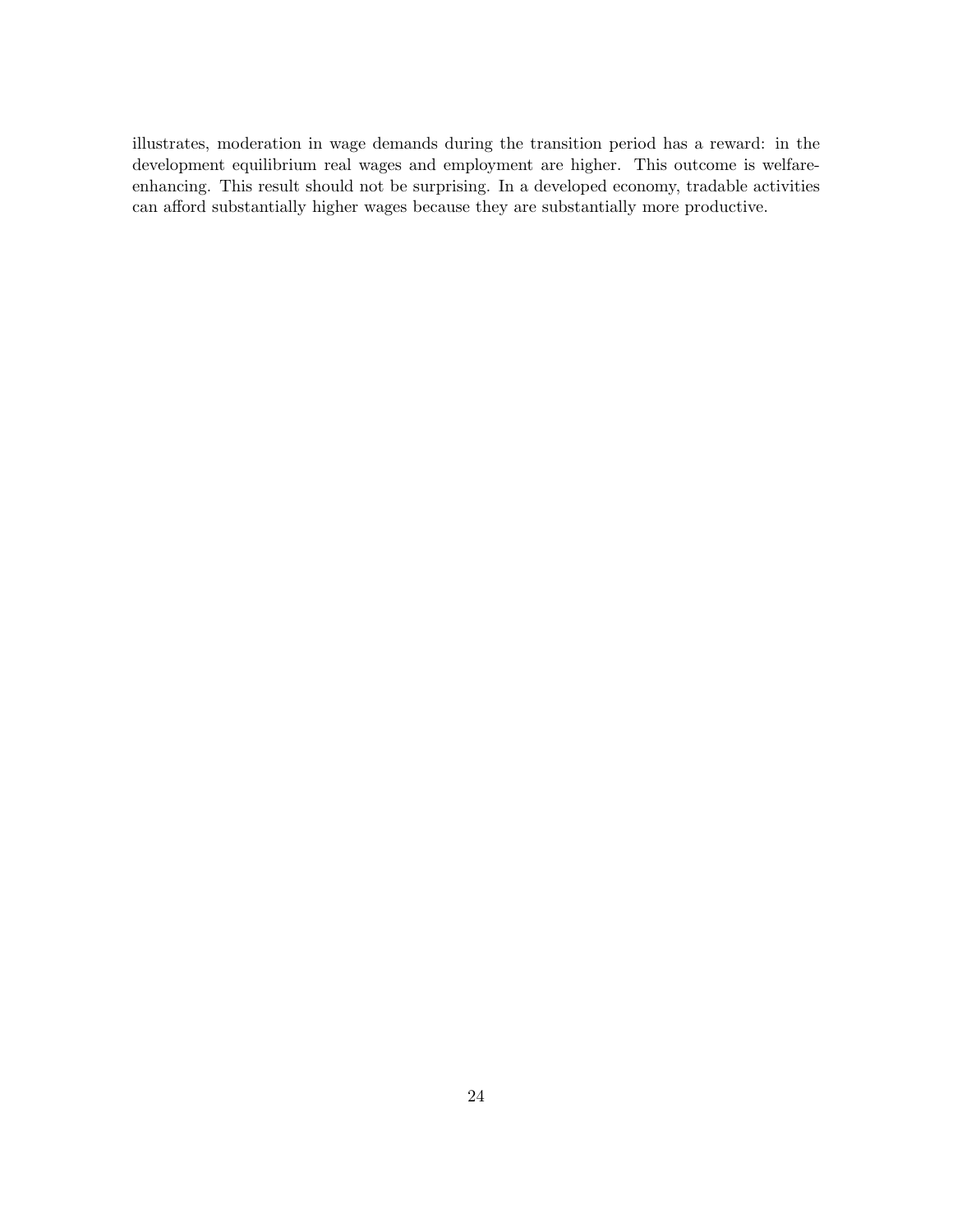## Appendix

#### A Derivation of the  $\hat{\omega}_T = 0$  locus

From 22, there would be no tendency towards changes in wages and therefore  $\hat{\omega}_T = 0$  (i.e., the labor market would be in "equilibrium") when:

$$
\lambda(z)[\frac{\omega}{W/P} - 1] + \frac{(1 - \mu)(\gamma + \alpha)(1 - \beta)}{\alpha}\hat{K} = 0 \tag{25}
$$

We know that  $\frac{\partial \omega_T}{\partial K}$   $|\hat{K}=0$ , thus to derive the shape of  $\hat{\omega}_T=0$ , we need first to obtain that of the  $\omega = \frac{W}{P}$  $\frac{W}{P}$  locus. This requires that

$$
\frac{\omega}{W/P} = \omega_T^{-\mu} X^{1-\mu} \omega = 1 \tag{26}
$$

Equation 14 establishes that X depends positively on K and negatively on  $\omega_T$ . Equation 18 states that the "bargained" real wage rate is a positive function of the employment rate  $l \equiv L_T + L_N$ . Equation 4 indicates that  $L_T$  increases with K and diminishes with  $\omega_T$ . Similarly, equations 7 and 14 imply that  $L_N$  increases with K and shrinks with  $\omega_T$ . As a result, the "bargained" real wage varies positively with K and negatively with  $\omega_T$ ; i.e.,  $\omega_K \equiv \partial \omega / \partial K > 0$  and  $\omega_{\omega_T} \equiv \partial \omega / \partial \omega_T < 0$ . Equation 26 can thus be expressed as an implicit function on K,  $\omega_T$  and the policy variables  $s_g$  and i

$$
J(\omega_T, K, s_g, z) = \omega_T^{-\mu} X^{1-\mu} \omega - 1 = 0 \tag{27}
$$

Given that  $X_K > 0$ ,  $X_{\omega_T} < 0$ ,  $\omega_K > 0$  and  $\omega_{\omega_T} < 0$ , then the  $\omega = \frac{W}{P}$  $\frac{W}{P}$  locus is positively sloped in the  $\omega_T$ -K space

$$
\frac{\partial \omega_T}{\partial K}|_{\omega = \frac{W}{P}} = -\frac{(1-\mu)X^{-\mu} \omega X_K + X^{1-\mu} \omega_K}{[-\mu \omega_T^{-1} X^{1-\mu} + (1-\mu)X^{-\mu} X_{\omega_T}] \omega + X^{1-\mu} \omega_{\omega_T}} > 0
$$
\n(28)

Therefore, the  $\hat{\omega}_T = 0$  locus is also positively sloped in the  $\omega_T$ -K space. In the important case of multiple equilibria -whose conditions are derived in appendix B- it is straightforward to see that the  $\hat{\omega}_T = 0$  locus lies in between of the  $\omega = \frac{W}{P}$  $\frac{W}{P}$  and  $\hat{K} = 0$  loci as described in figure 7.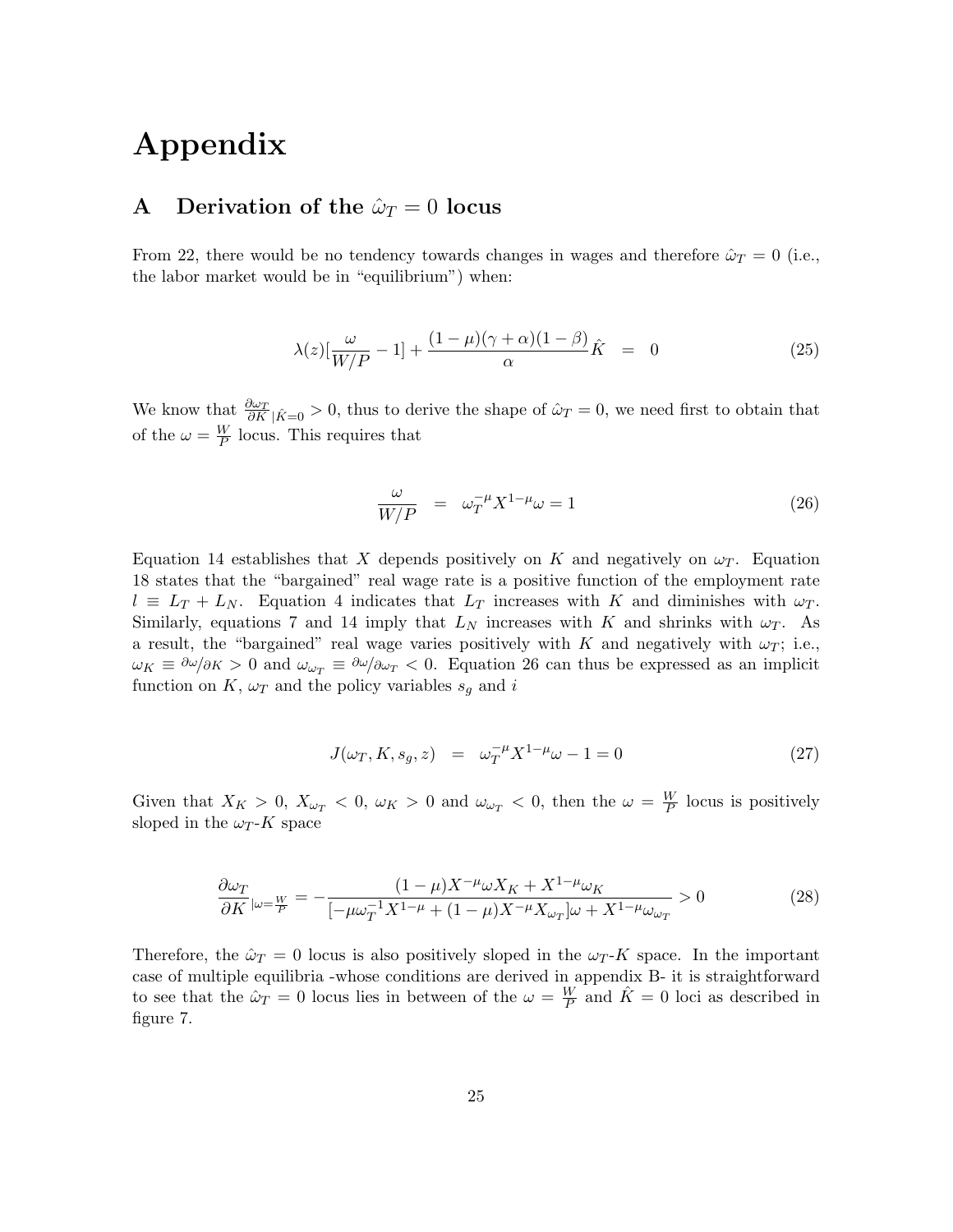

Figure 7: Benchmark phase diagram

#### B Existence of multiple equilibria

The existence of multiple equilibria occurs when the  $\omega = \frac{W}{P}$  $\frac{W}{P}$  and  $\hat{K} = 0$  loci intersect more than once. The  $\hat{K} = 0$  locus is obtained by setting r defined by equation 16 equal to i. Taking natural logs and differentiating totally yields

$$
\frac{d\ln\omega_T}{d\ln K}\Big|_{\hat{K}=0} = \frac{\gamma}{1-\alpha} \tag{29}
$$

Equation 29 indicates that the  $\hat{K} = 0$  locus is a positively sloped straight line in the  $\ln \omega_T$ -ln K space.

A necessary condition for the multiple intersections of the two loci is that the  $\omega = \frac{W}{P}$  $\frac{W}{P}$  locus in the ln  $\omega_T$ -ln K space has a lower slope than the  $\hat{K} = 0$  locus for some values of K and a higher one for some other set of values of K.

To obtain the slope of the  $\omega = \frac{W}{P}$  $\frac{W}{P}$  locus in the ln  $\omega_T$ -ln K space, we need to substitute equations 14 and 18 into expression 26, take natural log to the resulting expression and differentiate it totally. With a little of algebra manipulation this yields

$$
\frac{d\ln\omega_T}{d\ln K}|_{\omega=\frac{W}{P}} = (\gamma + \alpha)\frac{(1-\mu)(1-\beta) + \tau\frac{l}{1-l}}{\mu\alpha + (1-\mu)(1-\beta) + \tau\frac{l}{1-l}} > 0
$$
\n(30)

As with expression 28, the one above is also positive. Its value, however, is not constant but critically depends on the evolution of  $l/(1 - l)$  as K varies. Using equations 4, 7 and 14, it is clear that  $l/(1 - l) \rightarrow \infty$  as  $K \rightarrow \infty$  and  $l/(1 - l) \rightarrow 0$  as  $K \rightarrow 0$ .

When  $K \to \infty$ ,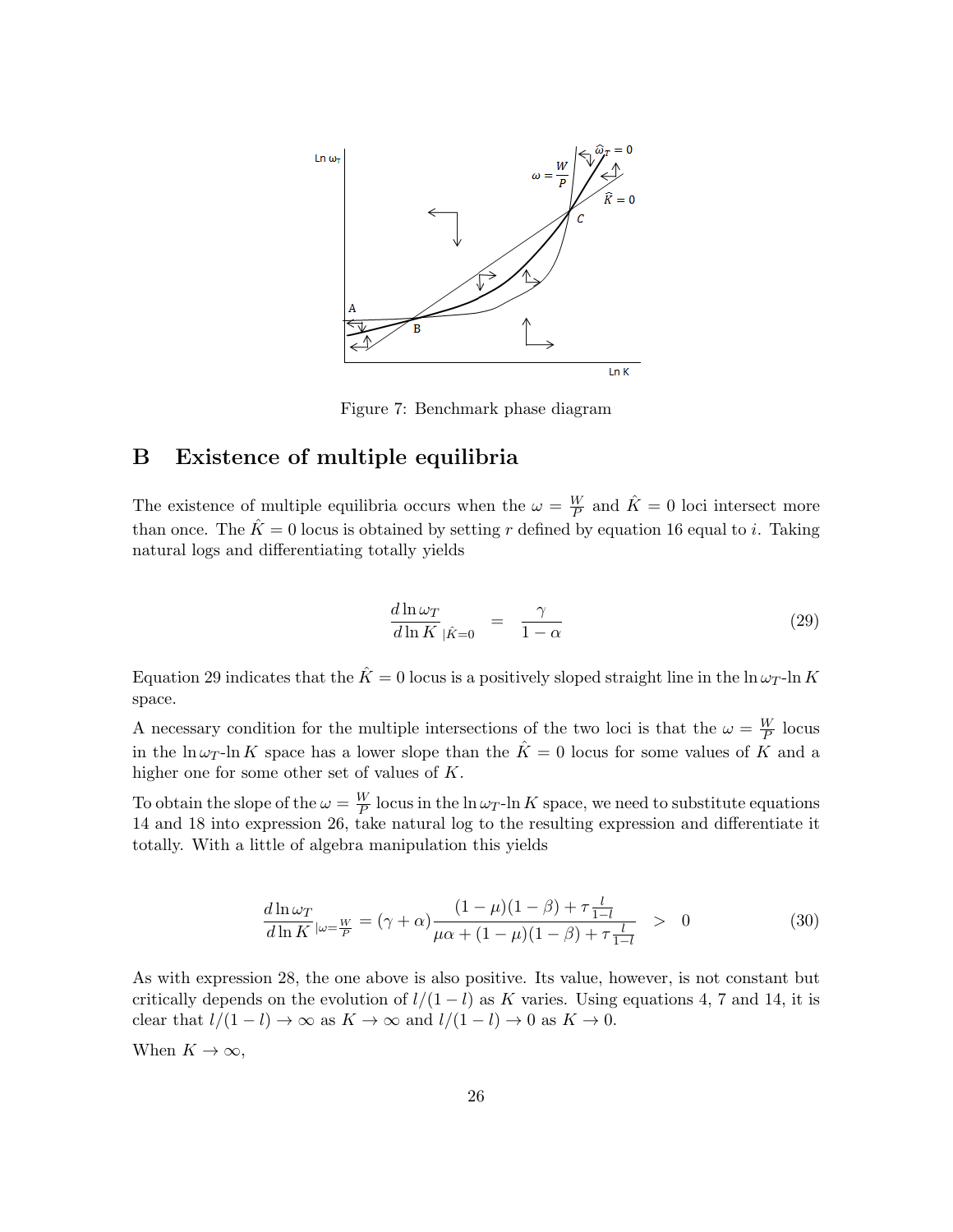$$
\frac{d\ln\omega_T}{d\ln K}\Big|_{\omega=\frac{W}{P}} \to (\gamma + \alpha) \tag{31}
$$

The slope of the  $\omega = \frac{W}{P}$  $\frac{W}{P}$  locus is greater than that of the  $\hat{K} = 0$  locus if only if

$$
\gamma + \alpha < 1 \tag{32}
$$

When  $K \to 0$ 

$$
\frac{d\ln\omega_T}{d\ln K}\Big|_{\omega=\frac{W}{P}} \to (\gamma + \alpha)\frac{(1-\mu)(1-\beta)}{\mu\alpha + (1-\mu)(1-\beta)}\tag{33}
$$

Given condition 32, the slope of the  $\omega = \frac{W}{P}$  $\frac{W}{P}$  locus is lower than that of the  $\hat{K} = 0$  locus if

$$
\frac{\gamma}{(1-\alpha)} \quad > \quad \frac{(1-\mu)(1-\beta)}{\mu+(1-\mu)(1-\beta)} \tag{34}
$$

The existence of multiple equilibria requires condition 32 to hold. This implies that the positive external effects in the production tradables need to be moderate, otherwise the productivity gains arising from learning by doing would be so large that the resulting profitability incentives for capital accumulation would be unbounded. The left-hand side of condition 34 is the slope of the  $\hat{K} = 0$  locus (i.e., equation 29). This condition thus implies that for the two loci to intersect at low levels of K, the required reaction of  $\omega_T$  to changes in K to reach a stationary level of K has to be higher than the rises of  $\omega_T$  associated to the increases in the price of non-tradables when K expands. Condition 34 is more likely to hold the higher the values of  $\alpha$ ,  $\beta$  and  $\mu$ ; i.e. the more capital intensive the tradable production, the more elastic the supply of non-tradables and the higher the share of tradables in private consumption. Conditions 32 and 34 are empirically plausible and can both hold simultaneously. Assuming such a case implies that, similarly to Ros and Skott (1998), the two loci intersect twice, none or once when they are tangent one to another.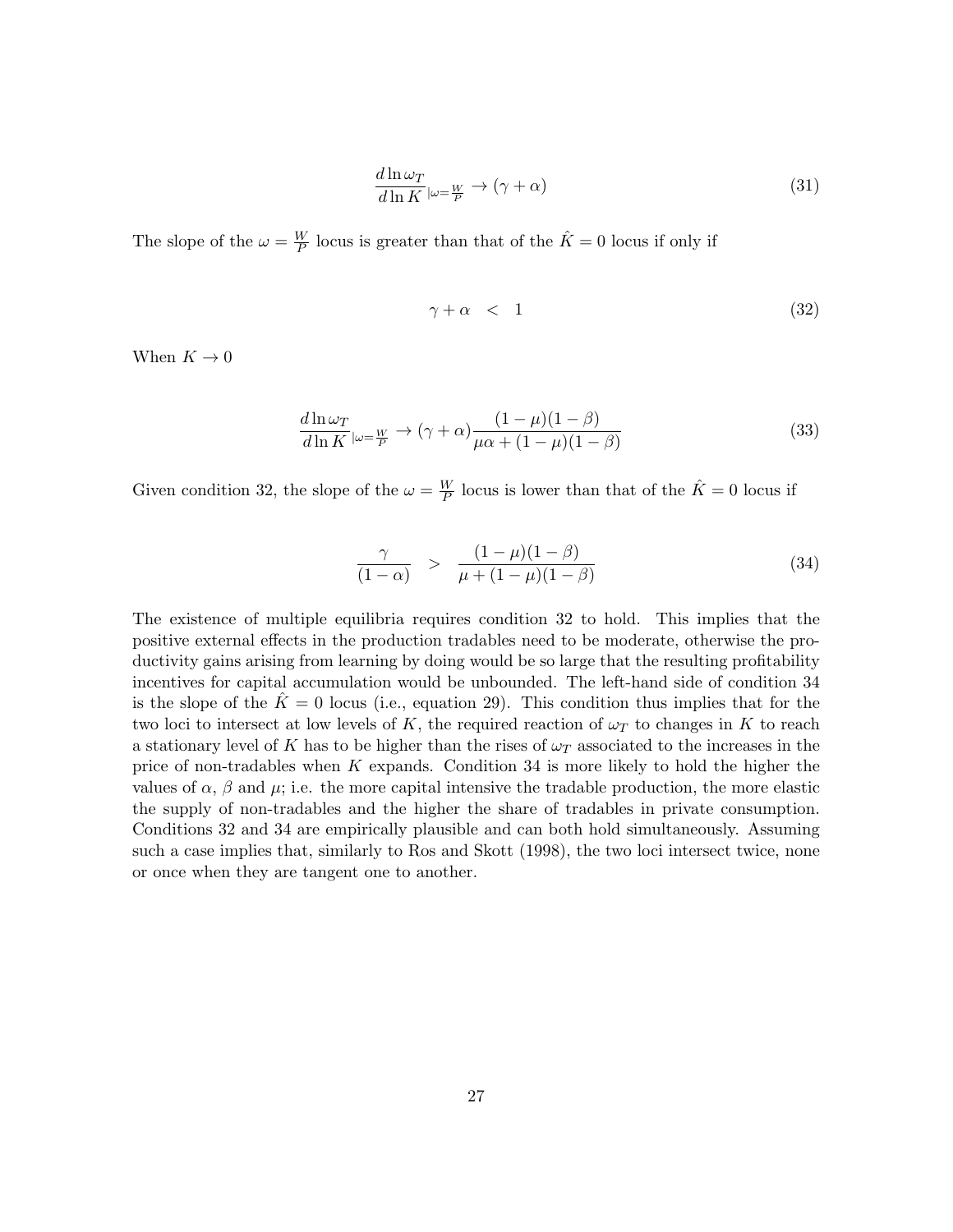#### References

- Aguirre, Alvaro and Cesar Calderon (2005) "Real exchange rate misalignments and economic performance," Central Bank of Chile, Working Paper No.315.
- Akerlof, George and Janet Yellen (1986) Efficiency wage models of the labor market: Cambridge University Press.

Blanchflower, David and Andrew Oswald (1994) The Wage Curve: The MIT Press.

- (2005) "The Wage Curve Reloaded," NBER working paper.
- Calvo, Guillermo and Carmen Reinhart (2002) "Fear of Floating," Quarterly Journal of Economics, Vol. 117, No. 2, pp. 379–408.
- Calvo, Guillermo, Carmen Reinhart, and Carlos Vegh (1995) "Targeting the Real Exchange Rate: Theory and Evidence," *Journal of Development Economics*, Vol. 47, No. 1, pp. 97– 133.
- Eichengreen, Barry (2007) "The Real Exchange Rate and Economic Growth," Commission on Growth and Development, Working Paper No 4.
- Epstein, Gerald and Erinc Yeldan (2009) Beyond Inflation Targeting: Assessing the Impacts and Policy Alternatives: Edward Elgar Publishing.
- Farber, Henry S. (1986) "The Analysis of Union Behavior," Handbook of Labor Economics, Vol. 2, pp. 1039–1089.
- Frankel, Jeffrey (2005) "Contractionary Currency Crashes in Developing Countries," IMF Staff Papers, Vol. 52, No. 2, pp. 149–192.
- Frenkel, Roberto (2007) "The Sustainability of Monetary Sterilization Policies," Cepal Review, No. 93, pp. 29–36.
- (2008) "The Competitive Real Exchange-Rate Regime, Inflation and Monetary Policy," Cepal Review, Vol. 96, pp. 191–201.
- Frenkel, Roberto and Martin Rapetti (2010) "A Concise History of Exchange Rate Regimes in Latin America," Working Paper 2010-01, University of Massachusetts, Amherst.
- Gala, Paulo (2008) "Real exchange rate levels and economic development: theoretical analysis and econometric evidence," Cambridge Journal of Economics, Vol. 32, No. 2, p. 273.
- Goldberg, Pinelopi Koujianou and Michael Knetter (1997) "Goods Prices and Exchange Rates: What Have We Learned?," Journal of Economic Literature, Vol. 35, No. 3, pp. 1243–1272.
- Hausmann, Roberto, Lant Pritchett, and Dani Rodrik (2005) "Growth accelerations," Journal of Economic Growth, Vol. 10, No. 4, pp. 303–329.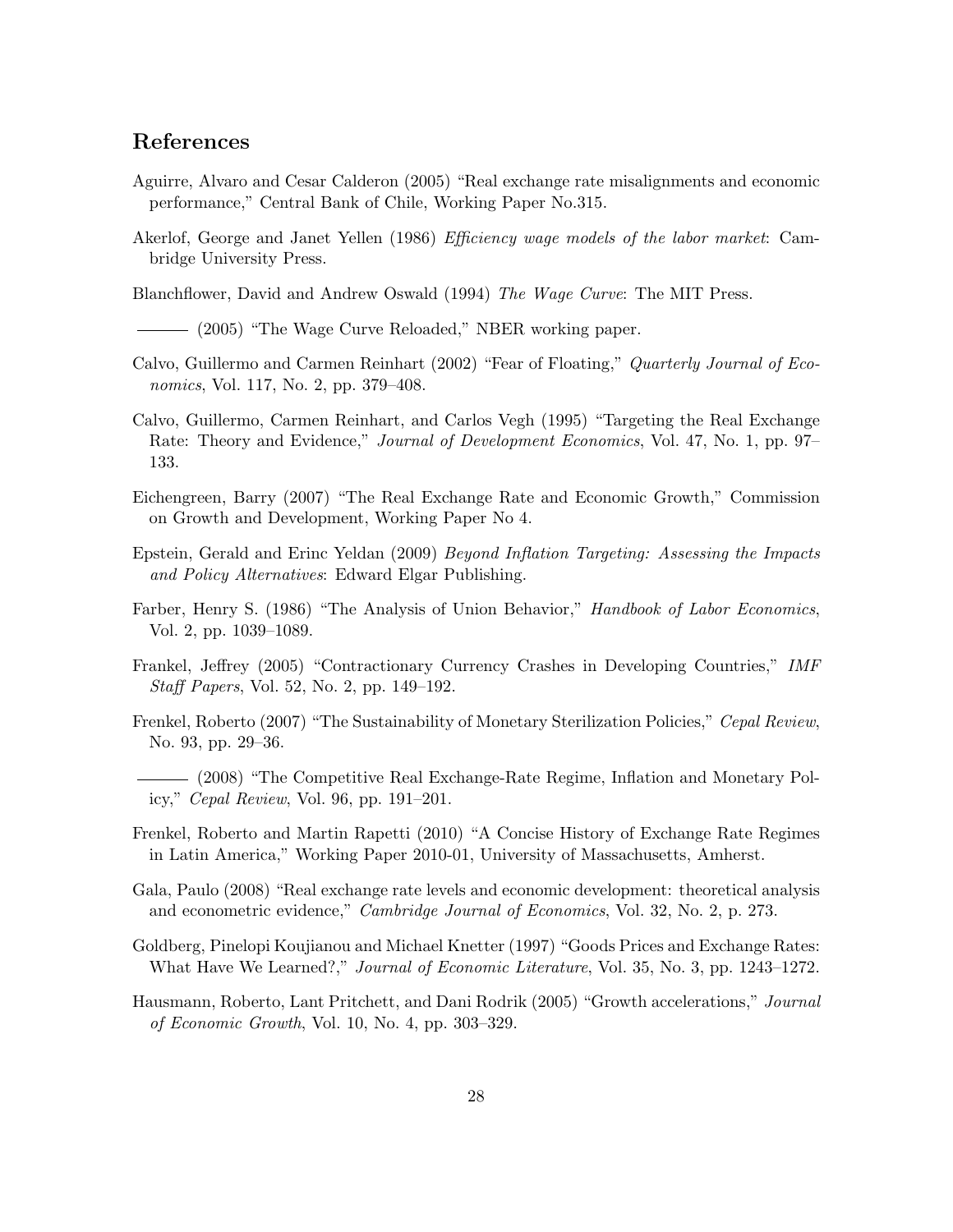- Korinek, Anton and Luis Serven (2010) "Real Exchange Rate Undervaluation: Static Losses, Dynamic Gains," World Bank Policy Research Working Paper No5250.
- Krugman, Paul (1987) "The Narrow Moving Band, the Dutch Disease, and the Competitive Consequences of Mrs. Thatcher," Journal of Development Economics, Vol. 27, No. 1-2, pp. 41–55.
- Levy-Yeyati, Eduardo and Federico Sturzenegger (2009) "Fear of Appreciation: Exchange Rate Policy as a Development Strategy," in Gil Hammond, Ravi Kanbur, and Eswar Prasad eds. Monetary Policy Frameworks for Emerging Markets: Edward Elgar Publishing, p. 69.
- Lewis, W. Arthur (1954) "Economic Development with Unlimited Supplies of Labour," The Manchester School, Vol. 22, No. 2, pp. 139–191.
- Ocampo, Jose Antonio (2003) Capital-Account and Counter-Cyclical Prudential Regulations in Developing Countries: ECLAC.
- Porcile, Gabriel and Gilberto T. Lima (2009) "Real Exchange Rate and Elasticity of Labour Supply in a Balance-of-Payments-Constrained Macrodynamics," Cambridge Journal of Economics.
- Prasad, Eswar S., Raghuram G. Rajan, and Arvind Subramanian (2007) "Foreign capital and economic growth," Brookings Papers on Economic Activity, Vol. 1, p. 153.
- Rapetti, Martin, Peter Skott, and Arslan Razmi (2011) "The Real Exchange Rate and Economic Growth: Are Developing Countries Special?," Mimeo.
- Razin, Ofair and Susan M. Collins (1999) "Real exchange rate misalignments and growth," in Assaf Razin and Efraim Sadka eds. The Economics of Globalization: Policy Perspectives from Public Economics: Cambridge University Press.
- Razmi, Arslan, Martin Rapetti, and Peter Skott (2011) "The Real Exchange Rate and Economic Development," Mimeo.
- Rees, Albert (1993) "The Role of Fairness in Wage Determination," Journal of Labor Economics, Vol. 11, No. 1, pp. 243–252.
- Rodrik, Dani (1995) "Trade and Industrial Policy Reform," in Handbook of Development Economics, Vol. 3: Elsevier, pp. 2925–2982.

 $-$  (2008) "The real exchange rate and economic growth," *Brookings Papers on Eco*nomic Activity, Vol. 2, pp. 365–412.

- (2010) "Growth after the crisis," Globalization and Growth: Implications for a Postcrisis World, p. 125.

Ros, Jaime and Peter Skott (1998) "Dynamic effects of trade liberalization and currency overvaluation under conditions of increasing returns," The Manchester School, Vol. 66, No. 4, pp. 466–489.